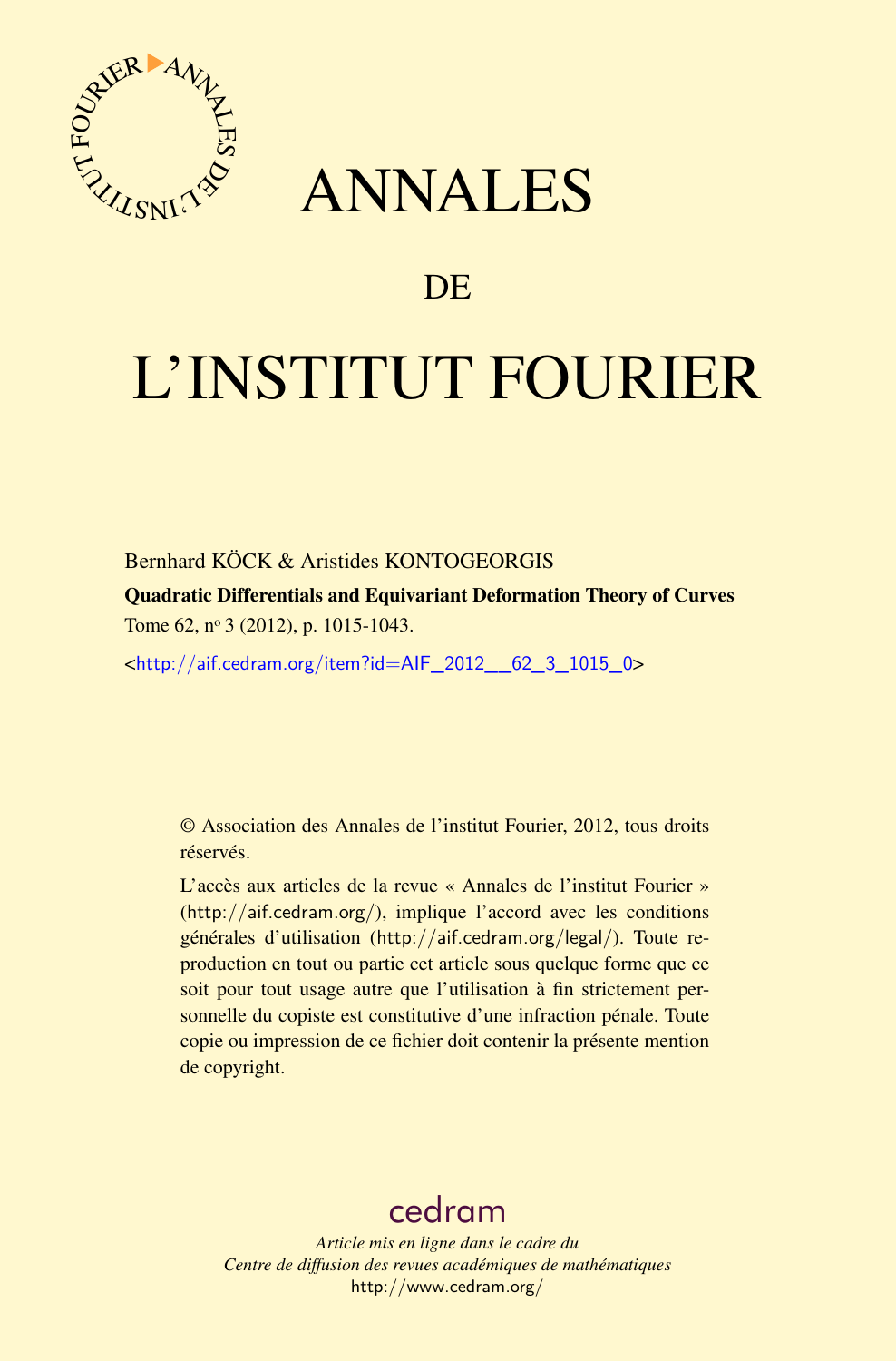#### QUADRATIC DIFFERENTIALS AND EQUIVARIANT DEFORMATION THEORY OF CURVES

#### **by Bernhard KÖCK & Aristides KONTOGEORGIS**

ABSTRACT. — Given a finite *p*-group *G* acting on a smooth projective curve X over an algebraically closed field *k* of characteristic *p*, the dimension of the tangent space of the associated equivariant deformation functor is equal to the dimension of the space of coinvariants of *G* acting on the space *V* of global holomorphic quadratic differentials on *X*. We apply known results about the Galois module structure of Riemann-Roch spaces to compute this dimension when *G* is cyclic or when the action of *G* on *X* is weakly ramified. Moreover we determine certain subrepresentations of *V*, called *p*-rank representations.

Résumé. — Soit G un *p*-groupe fini agissant sur une courbe lisse projective *X* sur un corps algébriquement clos *k* de caractéristique *p*. Alors la dimension de l'espace tangent du foncteur de déformations équivariantes associé est égal à la dimension de l'espace de co-invariants de *G* agissant sur l'espace *V* de différentielles holomorphes quadratiques globales sur *X*. On applique des résultats connus sur la structure de module de Galois des espaces Riemann-Roch pour calculer cette dimension dans le cas où *G* est cyclique ou dans le cas où l'action de *G* sur *X* est faiblement ramifiée. De plus, on détermine certaines sous-représentations de *V* , qui s'appellent rang-*p* représentations.

#### **1. Introduction**

Let *X* be a non-singular complete curve of genus  $g_X \geq 2$  defined over an algebraically closed field *k* of characteristic *p* and let *G* be a subgroup of the automorphism group of *X*. The equivariant deformation problem associated with this situation is to determine in how many ways *X* can be deformed to another curve that also allows *G* as a group of automorphisms. More precisely, we are led to study the deformation functor *D* which maps any local Artinian *k*-algebra *A* to the set of isomorphism classes of lifts

Keywords: quadratic differentials, tangent space, equivariant deformation functor, Galois modules, Riemann-Roch spaces, weakly ramified, *p*-rank representation. Math. classification: 14H30, 14D15, 14F10, 11R32.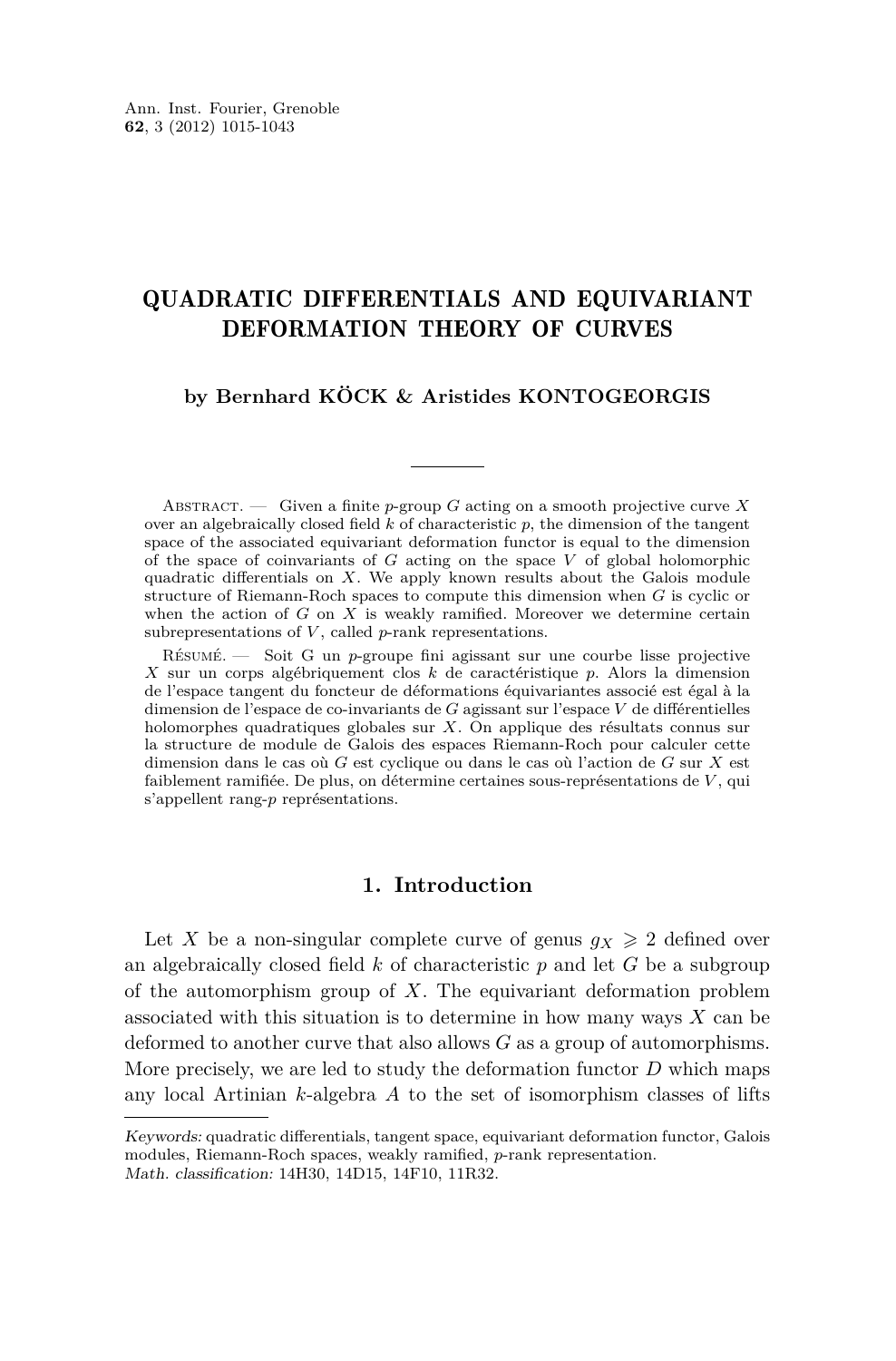of  $(G, X)$  to an action of *G* on a smooth scheme  $\tilde{X}$  over  $Spec(A)$ , see [\[1\]](#page-28-0) for a detailed description of *D*. The dimension of the tangent space of *D* (in the sense of Schlessinger [\[16\]](#page-29-0)) can be thought of as a (crude) answer to the above-mentioned equivariant deformation problem. In [\[1\]](#page-28-0), Bertin and Mézard have shown that the tangent space of *D* is isomorphic to the equivariant cohomology  $H^1(G, \mathcal{T}_X)$  of  $(G, X)$  with values in the tangent sheaf  $\mathcal{T}_X$  of X. A more detailed analysis of the above-mentioned equivariant deformation problem also involves determining obstructions in  $H^2(G, \mathcal{T}_X)$ and studying the structure of the versal deformation ring associated with *D*, see [\[1\]](#page-28-0) and [\[4\]](#page-28-0).

In the classical case, *i.e.*, when  $k = \mathbb{C}$  (see e.g., [\[6,](#page-28-0) Section V.2.2]) or, more generally, when the action of  $G$  on  $X$  is tame (see [\[1,](#page-28-0) p. 206] and  $[10, \text{ formula } (40)]$  $[10, \text{ formula } (40)]$ , the dimension of the tangent space of *D* is known to be equal to  $3q<sub>Y</sub> - 3 + r$  where  $q<sub>Y</sub>$  denotes the genus of the quotient curve  $Y = X/G$  and *r* denotes the cardinality of the branch locus  $Y_{\text{ram}}$ ; note that  $3g_Y - 3$  is the dimension of the moduli space of curves of genus  $g_Y$  and each branch point adds one further degree of freedom in our deformation problem, as expected.

In the case of wild ramification, the computation of the dimension of the tangent space of  $D$  turns out to be a difficult problem. In this paper, we disregard the known case of tame ramification and assume that the characteristic *p* of *k* is positive and that *G* is a *p*-group.

Formulas for the dimension of  $H^1(G, \mathcal{T}_X)$  can be derived from results in  $[1]$  and  $[4]$  when in addition *G* is a cyclic group or *X* is an ordinary curve (or, more generally, the action of *G* on *X* is weakly ramified), see Remarks [2.4](#page-7-0) and [3.2.](#page-9-0) Furthermore, when *G* is an elementary abelian group, the second-named author computes this dimension in [\[10\]](#page-29-0) using the Lyndon-Hochschild-Serre spectral sequence.

The object of this paper is to pursue the following alternative method for computing the dimension of  $H^1(G, \mathcal{T}_X)$ . In [\[11\]](#page-29-0), the second-named author has shown that this dimension is equal to the dimension of the space  $H^0(X, \Omega_X^{\otimes 2})$ *G* of coinvariants of *G* acting on the space of global holomorphic quadratic differentials on *X*. We will use known results on the Galois module structure of Riemann-Roch spaces  $H^0(X, \mathcal{O}_X(D))$  for certain *G*invariant divisors *D* on *X* to determine the dimension of  $H^0(X, \Omega_X^{\otimes 2})_G$ .

We now fix some notations. Let  $P_1, \ldots, P_r$  denote a complete set of representatives for the *G*-orbits of ramified points. The corresponding decomposition groups, ramification indices and coefficients of the ramification divisor are denoted by  $G(P_j)$ ,  $e_0(P_j)$  and  $d(P_j)$ ,  $j = 1, \ldots, r$ , respectively.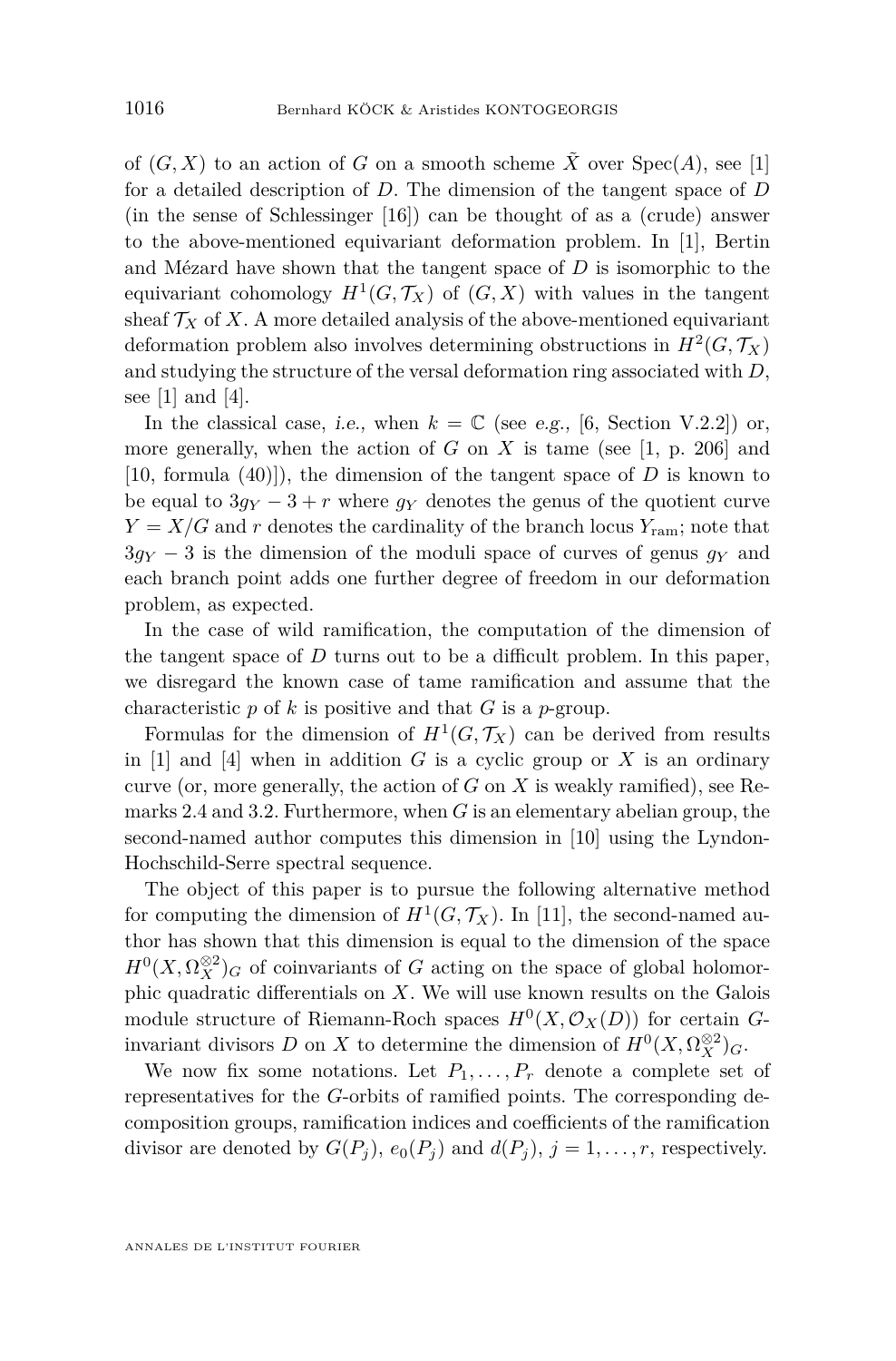Section [2](#page-5-0) of this paper will deal with the case when *G* is cyclic. Generalizing a result of Nakajima [\[14,](#page-29-0) Theorem 1] from the case when *G* is cyclic of order  $p$  to the case when  $G$  is an arbitrary cyclic  $p$ -group, Borne [\[3,](#page-28-0) Theorem 7.23] has explicitly determined the Galois module structure of  $H^0(X, \mathcal{O}_X(D))$  for any *G*-invariant divisor *D* on *X* of degree greater than  $2g_X - 2$ . Although the formulation of Borne's theorem requires quite involved definitions and is in particular difficult to state, its consequence for the dimension of  $H^0(X, \Omega_X^{\otimes 2})_G$  is simple:

$$
\dim_k H^0(X, \Omega_X^{\otimes 2})_G = 3g_Y - 3 + \sum_{j=1}^r \left[ \frac{2d(P_j)}{e_0(P_j)} \right],
$$

see Corollary [2.3.](#page-7-0) This result can also be derived from core results in [\[1\]](#page-28-0) and becomes [\[1,](#page-28-0) Proposition 4.1.1] if *G* is cyclic.

In Section [3](#page-9-0) we assume that the action of *G* on *X* is weakly ramified, i.e., that the second ramification group  $G_2(P)$  vanishes for all  $P \in X$ , and prove the formula

$$
\dim_k H^0(X, \Omega_X^{\otimes 2})_G = 3g_Y - 3 + \sum_{j=1}^r \log_p |G(P_j)| + \begin{cases} 2r & \text{if } p > 3 \\ r & \text{if } p = 2 \text{ or } 3, \end{cases}
$$

see Theorem 3.1. This formula matches up with results of Cornelissen and Kato  $[4,$  Theorem 4.5 and Theorem 5.1(b) for the deformation of ordinary curves, see Remark [3.2.](#page-9-0) The proof of our result proceeds along the following lines. Let *W* denote the space of global meromorphic quadratic differentials on *X* which may have a pole of order at most 3 at each ramified point and which are holomorphic everywhere else. A result of the first-named author [\[9,](#page-28-0) Theorem 4.5] implies that *W* is a free *k*[*G*]-module and that its rank and hence the dimension of  $W_G$  is equal to  $3(g_Y - 1 + r)$ , see Proposition [3.4.](#page-10-0) The difference between this dimension and the dimension of  $H^0(X, \Omega_X^{\otimes 2})_G$ can be expressed in terms of group homology of *G* acting on the space of global sections of a certain skyscraper sheaf and can be computed using a spectral sequence argument, see Proposition [3.6](#page-11-0) and Lemma [3.7.](#page-13-0)

In Section [4](#page-21-0) we first show that there exists an effective *G*-invariant canonical divisor *D* on *X*, see Lemma [4.2.](#page-22-0) This allows us to split the  $k[G]$ -module  $H^0(X, \Omega_X^{\otimes 2}) \cong H^0(X, \Omega_X(D))$  into its semisimple and nilpotent part with respect to the corresponding Cartier operator [\[20\]](#page-29-0):

$$
H^0(X, \Omega_X(D)) \cong H_D^{\mathrm{s}} \oplus H_D^{\mathrm{n}}.
$$

Little seems to be known about the  $k[G]$ -module structure of the nilpotent part  $H_D^n$ . We use a result of Nakajima [\[13,](#page-29-0) Theorem 1] to show that the semisimple part  $H_D^s$  is a free  $k[G]$ -module and to compute its rank and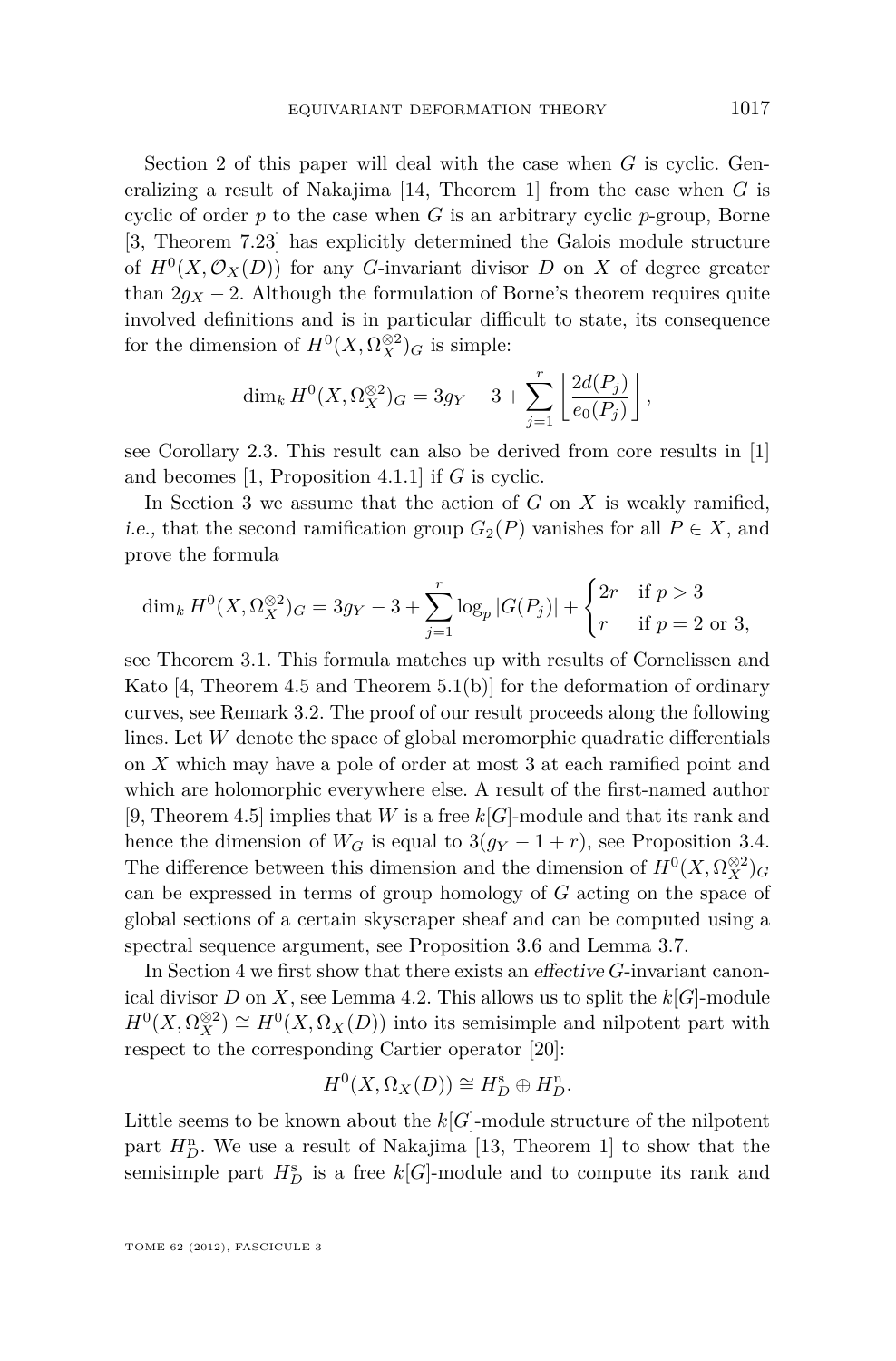hence the dimension of  $(H_D^s)$ <sub>*G*</sub> provided *D* satisfies further conditions, see Theorem [4.3.](#page-24-0) In cases the  $k[G]$ -module structure of  $H^0(X, \Omega_X^{\otimes 2})$  is known (such as Section [2\)](#page-5-0) we then also get information about  $H_D^n$ , see Corollary [4.5.](#page-25-0)

Section [5](#page-25-0) is an appendix and gives an account of a structure theorem (Theorem [5.2\)](#page-26-0) for weakly ramified Galois extensions of local fields. This structure theorem is used in Section [3,](#page-9-0) but only in the case  $p = 2$ . We finally derive a feature of the Weierstrass semigroup at any ramified point of *X* if  $p = 2$  and the action of *G* on *X* is weakly ramified, see Corollary [5.3.](#page-26-0)

Acknowledgments. The second-named author would like to thank Gunther Cornelissen and Michel Matignon for pointing him to the work of Niels Borne, Bernhard Köck and Nicolas Stalder.

Notations.  $-$  Throughout this paper X is a connected smooth projective curve over an algebraically closed field *k* of positive characteristic *p* and *G* is a finite subgroup of the automorphism group of *X* whose order is a power of p. We also assume that the genus  $g_X$  of X is at least 2. For any point  $P \in X$  let  $G(P) = \{g \in G : g(P) = P\}$  denote the decomposition group and  $e_0(P) = |G(P)|$  the ramification index at P. The *i*<sup>th</sup> ramification group at *P* in lower notation is

$$
G_i(P) = \{ g \in G(P) : g(t_P) - t_P \in (t_P^{i+1}) \}
$$

where  $t_P$  is a local parameter at  $P$ . Let  $e_i(P)$  denote its order. Note that  $e_0(P) = e_1(P)$  because *G* is a *p*-group. Let

$$
\pi: X \to Y := X/G
$$

denote the canonical projection, and let *g<sup>Y</sup>* denote the genus of *Y* . We use the notation  $X_{\text{ram}}$  for the set of ramification points and  $Y_{\text{ram}} = \pi(X_{\text{ram}})$ for the set of branch points of  $\pi$ . We fix a complete set  $P_1, \ldots, P_r$  of representatives for the *G*-orbits of ramified points in *X*; in particular we have  $r = |Y_{\text{ram}}|$ . The sheaves of differentials and of relative differentials on X are denoted by  $\Omega_X$  and  $\Omega_{X/Y}$ , respectively. Furthermore for any divisor *D* on *X* we use the notation  $\Omega_X(D)$  for the sheaf  $\Omega_X \otimes_{\mathcal{O}_X} \mathcal{O}_X(D)$ . If  $D = \sum_{P \in X} n_P[P]$  is an effective divisor, we write

$$
D_{\text{red}} := \sum_{P \in X \colon n_P \neq 0} [P]
$$

for the associated reduced divisor. Let

$$
R = \sum_{P \in X} d(P)[P]
$$

ANNALES DE L'INSTITUT FOURIER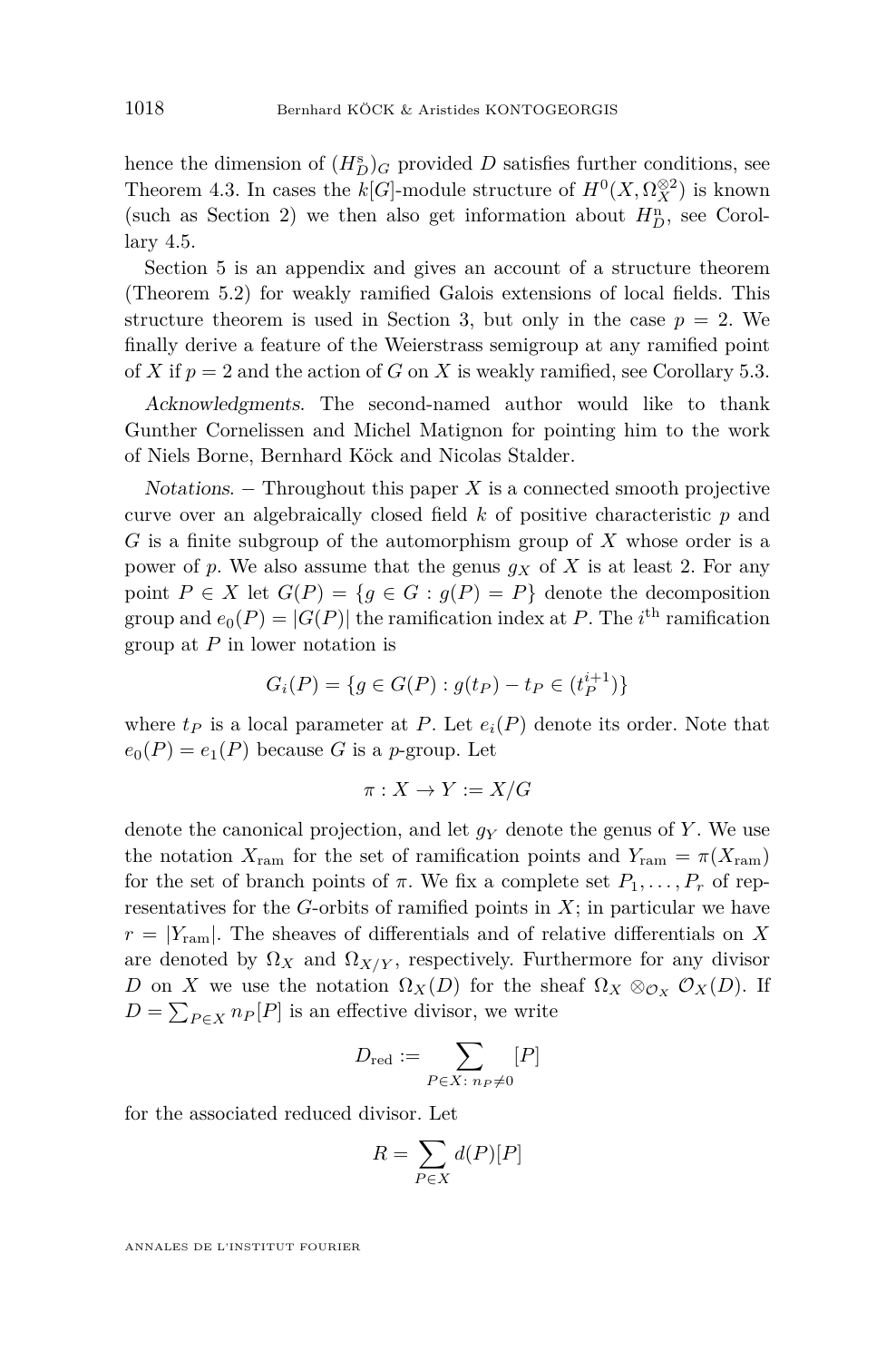<span id="page-5-0"></span>denote the ramification divisor of  $\pi$ ; then  $R_{\text{red}} = \sum_{P \in X_{\text{ram}}} [P]$  is the reduced ramification divisor. Note that

$$
d(P) = \sum_{i=0}^{\infty} (e_i(P) - 1)
$$

by Hilbert's different formula [\[21,](#page-29-0) Theorem 3.8.7]. The notation *K<sup>Y</sup>* stands for a canonical divisor on *Y*; the divisor  $K_X := \pi^* K_Y + R$  is then a *G*invariant canonical divisor on *X* by [\[7,](#page-28-0) Proposition IV 2.3]. For any real number *x*, the notation  $|x|$  means the largest integer less than or equal to *x*.

#### **2. The Cyclic Case**

In this section we assume that the group  $G$  is cyclic of order  $p^{\nu}$  and compute the dimension  $\dim_k H^1(G, \mathcal{T}_X) = \dim_k H^0(X, \Omega_X^{\otimes 2})_G$  of the tangent space of the deformation functor associated with *G* acting on *X*, see Corollary [2.3.](#page-7-0) We derive Corollary [2.3](#page-7-0) from Theorem 2.1 which in turn is a consequence of a theorem of Borne [\[3,](#page-28-0) Theorem 7.23]. While a lot of notations and explanations are needed to formulate Borne's very fine statement, Theorem 2.1 is easy to state and sufficient to derive the important Corollary [2.3.](#page-7-0) A different way of formulating Corollary [2.3](#page-7-0) is given in Lemma [2.5](#page-8-0) and a different way of proving it is outlined in Remark [2.4.](#page-7-0)

Let  $\sigma$  denote a generator of *G*. Let *V* denote the  $k[G]$ -module with *k*basis  $e_1, \ldots, e_{p^{\nu}}$  and *G*-action given by  $\sigma(e_1) = e_1$  and  $\sigma(e_i) = e_i + e_{i-1}$  for  $l = 2, \ldots, p^{\nu}$ . It is well-known that the submodules  $V_l := \text{Span}_k(e_1, \ldots, e_l)$ ,  $l = 1, \ldots, p^{\nu}$ , of *V* form a set of representatives for the set of isomorphism classes of indecomposable  $k[G]$ -modules. In particular for every finitely generated  $k[G]$ -module *M* there are some integers  $m_l(M) \geq 0, l = 1, \ldots, p^{\nu}$ , such that

$$
M \cong \bigoplus_{l=1}^{p^{\nu}} V_l^{\bigoplus m_l(M)};
$$

let  $\text{Tot}(M) = \sum_{l=1}^{p^{\nu}} m_l(M)$  denote the total number of direct summands.

THEOREM 2.1. — Let  $D = \sum_{P \in X} n_P[P]$  be a *G*-invariant divisor on *X* such that  $deg(D) > 2g_X - 2$ . Then we have

$$
Tot(H^{0}(X, \mathcal{O}_{X}(D))) = 1 - g_{Y} + \sum_{Q \in Y} \left\lfloor \frac{n_{\tilde{Q}}}{e_{0}(\tilde{Q})} \right\rfloor
$$

where  $\tilde{Q}$  denotes any point in the fiber  $\pi^{-1}(Q)$ .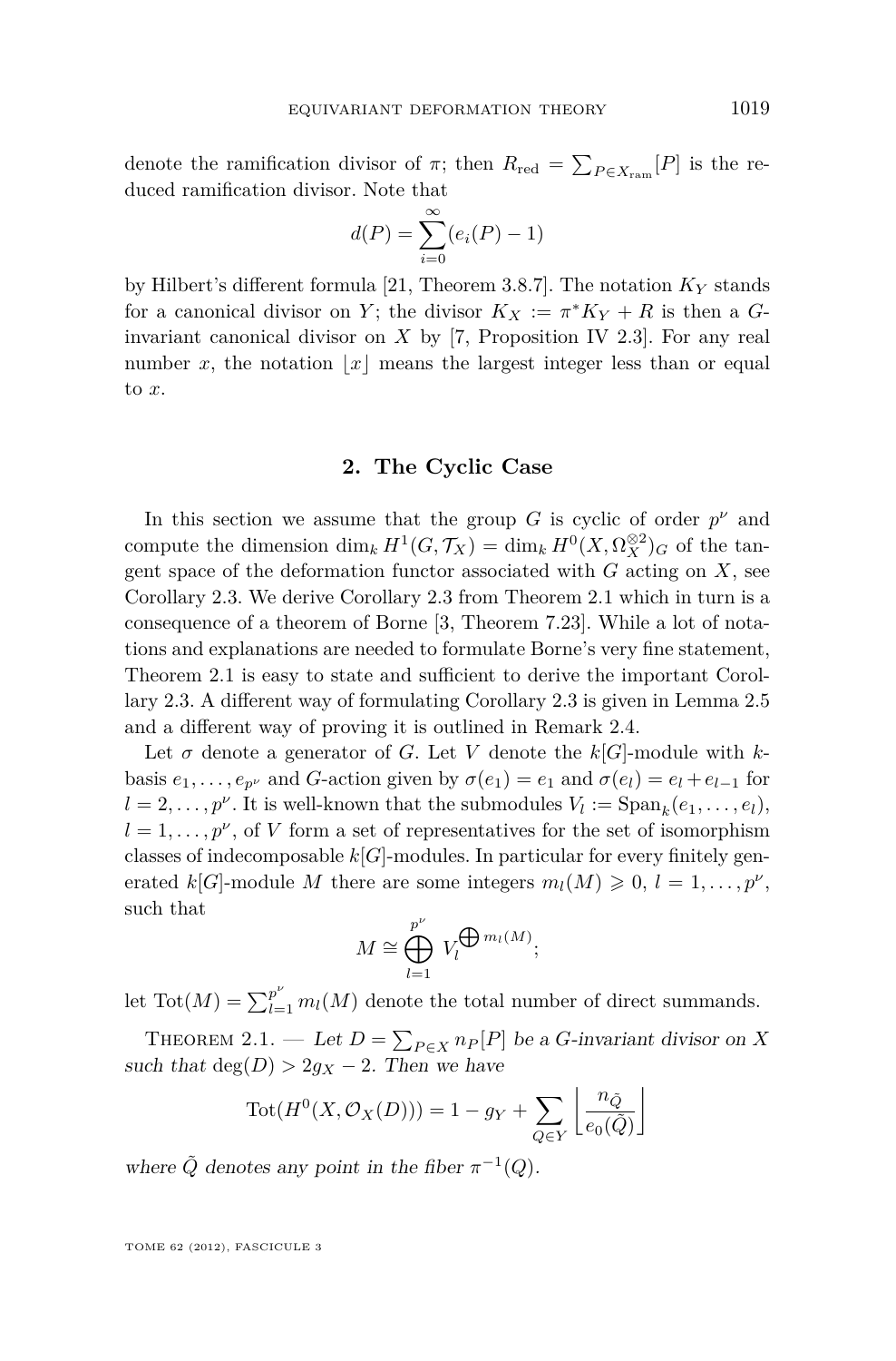Remark 2.2. — Our global assumption that  $g_X \geq 2$  is not necessary for this theorem.

Proof. — Borne defines certain divisors  $D(l)$ ,  $l = 1, \ldots, p^{\nu}$ , on *Y* and proves that

$$
m_l(H^0(X, \mathcal{O}_X(D))) = \deg(D(l)) - \deg(D(l+1))
$$
 for  $l = 1, ..., p^{\nu} - 1$ 

and

$$
m_{p^{\nu}}(H^{0}(X, \mathcal{O}_{X}(D))) = 1 - g_{Y} + \deg(D(p^{\nu})),
$$

see [\[3,](#page-28-0) Theorem 7.23]. (The reader who wants to match this with [\[3\]](#page-28-0) may find useful to observe that  $(p-1) + (p-1)p + ... + (p-1)p^{\nu-1}$  is the *p*-adic expansion of  $p^{\nu} - 1$ .) We therefore have

$$
Tot(H^{0}(X, \mathcal{O}_{X}(D))) = \sum_{l=1}^{p^{\nu}} m_{l}(H^{0}(X, \mathcal{O}_{X}(D))) = \deg(D(1)) + 1 - g_{Y}.
$$

We now explain the definition of  $D(1)$ . For each  $\mu = 0, \ldots, \nu$  let  $H_{\mu}$  denote the unique subgroup of *G* of order  $p^{\mu}$  and set  $X_{\mu} := X/H_{\mu}$ . Furthermore let  $\pi_{\mu}: X_{\mu-1} \to X_{\mu}$  denote the canonical projection. For each divisor *E* on  $X_{\mu-1}$  set  $(\pi_{\mu})^0_*(E) := \left| \frac{1}{p} (\pi_{\mu})_*(E) \right|$  where  $\lfloor \cdot \rfloor$  denotes the integral part of a divisor, taken coefficient by coefficient. Then  $D(1)$  is defined as

$$
D(1) = (\pi_{\nu})^0_* \dots (\pi_1)^0_*(D),
$$

see [\[3,](#page-28-0) Definition 7.22 and Theorem 7.23]. Now Theorem [2.1](#page-5-0) follows from the formula

$$
D(1) = \sum_{Q \in Y} \left\lfloor \frac{n_{\tilde{Q}}}{e_0(\tilde{Q})} \right\rfloor [Q].
$$

We prove this formula by induction on  $\nu$ . It is obvious if  $\nu = 0$ . So let  $\nu \geq 1$ . By the inductive hypothesis we have

$$
(\pi_{\nu-1})^0_* \dots (\pi_1)^0_*(D) = \sum_{R \in X_{\nu-1}} \left[ \frac{n_{\tilde{R}}}{|G_0(\tilde{R}) \cap H_{\nu-1}|} \right][R]
$$

where, as above,  $\tilde{R}$  denotes any point in the fiber  $(\pi_{\nu-1} \circ \ldots \circ \pi_1)^{-1}(R)$ . Thus, if  $Q \in Y$  is not a branch point of  $\pi_{\nu}$ , the coefficient of the divisor *D*(1) at *Q* is equal to

$$
\left\lfloor \frac{n_{\tilde{Q}}}{|G_0(\tilde{Q}) \cap H_{\nu-1}|} \right\rfloor = \left\lfloor \frac{n_{\tilde{Q}}}{|G_0(\tilde{Q})|} \right\rfloor = \left\lfloor \frac{n_{\tilde{Q}}}{e_0(\tilde{Q})} \right\rfloor,
$$

ANNALES DE L'INSTITUT FOURIER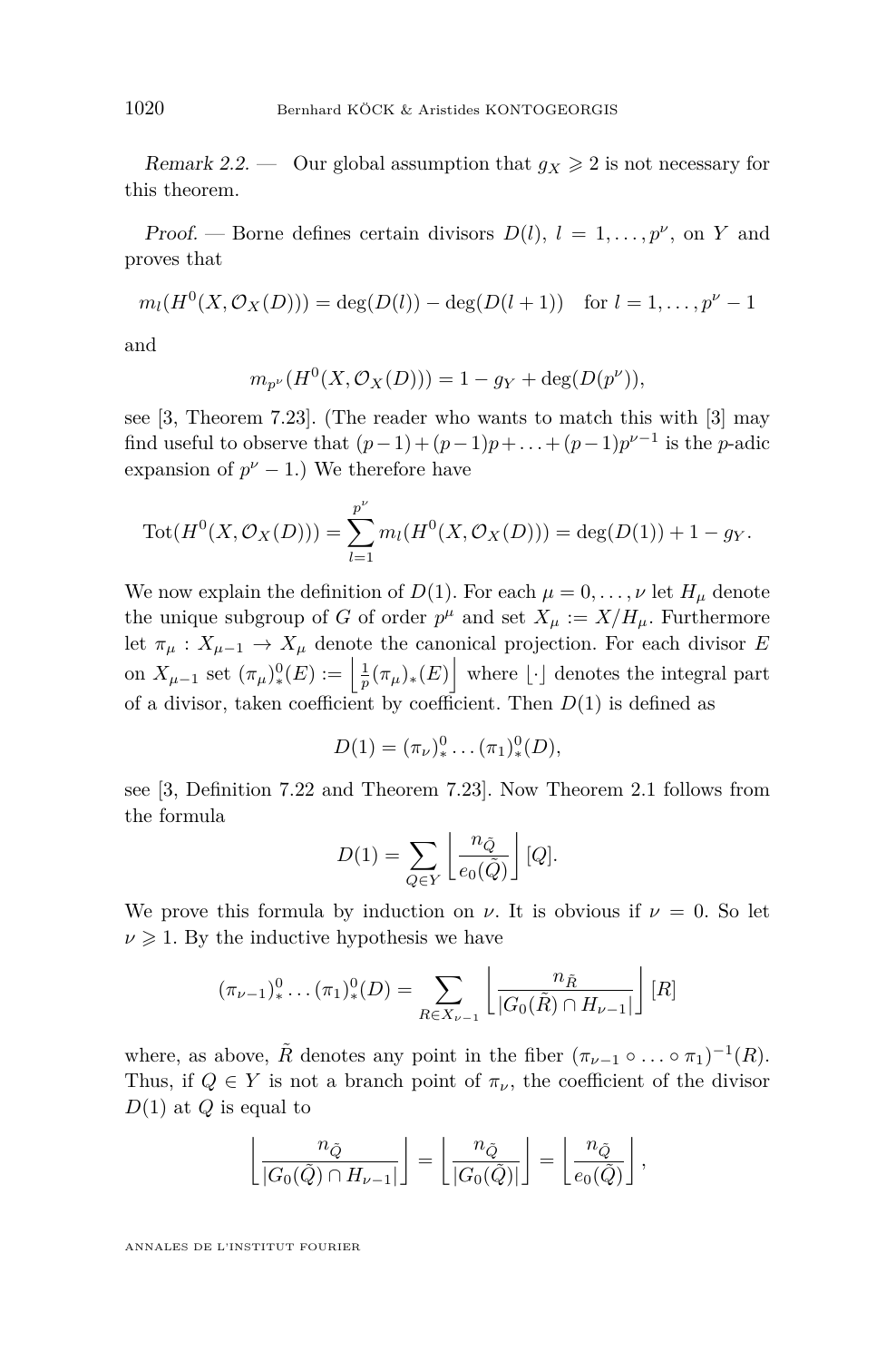<span id="page-7-0"></span>as desired. Otherwise we have  $|G_0(\tilde{Q}) \cap H_{\nu-1}| = |H_{\nu-1}| = p^{\nu-1}$  and the coefficient of *D*(1) at *Q* is equal to

$$
\left\lfloor \frac{\left\lfloor \frac{n_{\tilde{Q}}}{p^{\nu-1}} \right\rfloor}{p} \right\rfloor \stackrel{(*)}{=} \left\lfloor \frac{n_{\tilde{Q}}}{p^{\nu}} \right\rfloor = \left\lfloor \frac{n_{\tilde{Q}}}{e_0(\tilde{Q})} \right\rfloor,
$$

again as stated. (To see (\*) write  $n_{\tilde{O}}$  in the form  $ap^{\nu} + bp^{\nu-1} + c$  with some *a* ≥ 0, *b* ∈ {0, . . . , *p* − 1} and *c* ∈ {0, . . . , *p*<sup>*v*-1</sup>}.)

COROLLARY  $2.3.$  - We have

$$
\dim_k H^0(X, \Omega_X^{\otimes 2})_G = 3g_Y - 3 + \sum_{j=1}^r \left[ \frac{2d(P_j)}{e_0(P_j)} \right].
$$

Proof. — Let  $K_Y = \sum_{Q \in Y} m_Q[Q]$  be a canonical divisor on *Y* and let  $K_X$  denote the canonical *G*-invariant divisor  $\pi^* K_Y + R$  on *X*. As  $\dim(V_l)_G = 1$  for all  $l = 1, \ldots, p^{\nu}$  we have

$$
\dim_k H^0(X,\Omega_X^{\otimes 2})_G = \text{Tot}(H^0(X,\Omega_X^{\otimes 2}))
$$
  
= 
$$
\text{Tot}(H^0(X,\mathcal{O}_X(2K_X))) = \text{Tot}(H^0(X,\mathcal{O}_X(2\pi^*K_Y + 2R))).
$$

For any  $Q \in Y$  the coefficient of the divisor  $2\pi^* K_Y + 2R$  at any point  $\tilde{Q} \in \pi^{-1}(Q)$  is  $2e_0(\tilde{Q})m_Q + 2d(\tilde{Q})$ . Thus from Theorem [2.1](#page-5-0) we obtain

$$
\dim_k H^0(X, \Omega_X^{\otimes 2})_G
$$
\n
$$
= 1 - g_Y + 2 \left( \sum_{Q \in Y} m_Q \right) + \sum_{Q \in Y} \left[ \frac{2d(\tilde{Q})}{e_0(\tilde{Q})} \right]
$$
\n
$$
= 3g_Y - 3 + \sum_{j=1}^r \left[ \frac{2d(P_j)}{e_0(P_j)} \right],
$$

as stated.  $\hfill \square$ 

Remark  $2.4.$  — The following chain of equalities sketches a different approach to prove Corollary 2.3 based on core results of the paper [\[1\]](#page-28-0) by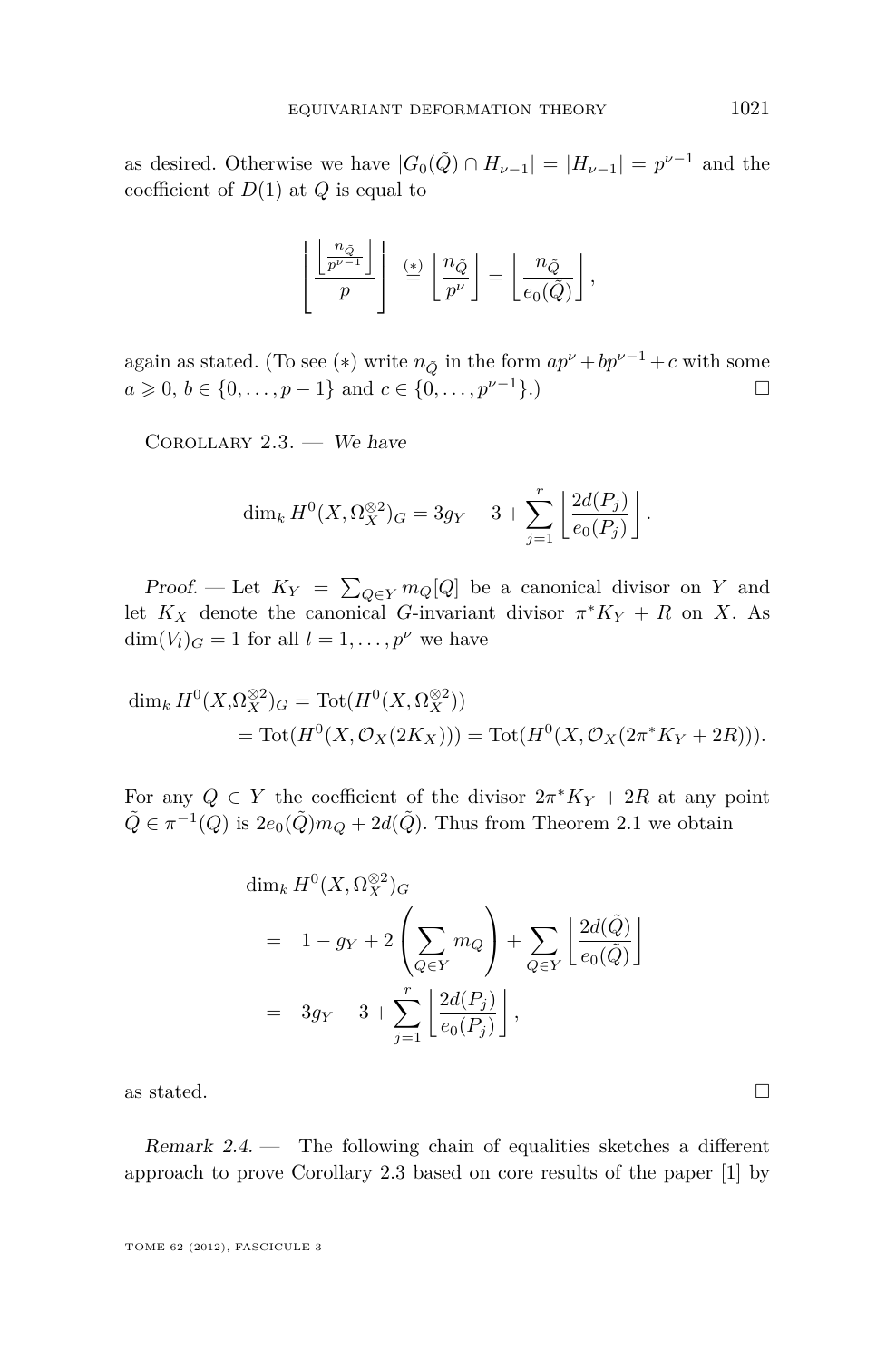<span id="page-8-0"></span>Bertin and Mézard.

$$
\dim_k H^0(X, \Omega_X^{\otimes 2})_G
$$
\n
$$
= \dim_k H^1(G, \mathcal{T}_X)
$$
\n
$$
= \dim_k H^1(Y, \pi_*^G(\mathcal{T}_X)) + \sum_{j=1}^r \dim_k H^1(G(P_j), \hat{\mathcal{T}}_{X, P_j})
$$
\n
$$
= 3g - 3 + \sum_{j=1}^r \left[ \frac{d(P_j)}{e_0(P_j)} \right] + \sum_{j=1}^r \left( \left[ \frac{2d(P_j)}{e_0(P_j)} \right] - \left[ \frac{d(P_j)}{e_0(P_j)} \right] \right)
$$
\n
$$
= 3g_Y - 3 + \sum_{j=1}^r \left[ \frac{2d(P_j)}{e_0(P_j)} \right].
$$

The statements (together with some notations) used in the above chain of equalities can be found in [\[11\]](#page-29-0), [\[1,](#page-28-0) pp. 205-206], [\[10,](#page-29-0) formula (40)], [\[1,](#page-28-0) Proposition 4.1.1].

The following lemma gives a different interpretation of the term  $\left\lfloor \frac{2d(P_j)}{e_0(P_j)} \right\rfloor$  $\frac{za(F_j)}{e_0(P_j)}$ in Corollary [2.3.](#page-7-0) To simplify notation we fix one of the points  $P_1, \ldots, P_r$ and write just *P* for this point and just *d* and  $e_0, e_1, \ldots$  for  $d(P)$  and  $e_0(P)$ ,  $e_1(P), \ldots$ , respectively. Furthermore, *N* and *M* denote the highest jumps in the lower ramification filtration and in the upper ramification filtration of *G*(*P*), respectively.

LEMMA  $2.5.$  — We have

$$
\left\lfloor\frac{2d}{e_0}\right\rfloor=2(1+M)+\left\lfloor\frac{-2(1+N)}{e_0}\right\rfloor.
$$

Proof. — Let  $k := \log_p e_0$ . By the Hasse-Arf theorem (see the example on page 76 in [\[18\]](#page-29-0)) there exist positive integers  $a_0, a_1, \ldots, a_{k-1}$  so that the sequence of jumps in the lower ramification filtration is

$$
i_1 = a_o
$$
,  $i_2 = a_0 + pa_1$ , ...,  $i_k = a_0 + pa_1 + ... + p^{k-1}a_{k-1}$ 

and the sequence of jumps in the upper ramification filtration is

$$
a_0, a_0 + a_1, \ldots, a_0 + \ldots + a_{k-1}.
$$

ANNALES DE L'INSTITUT FOURIER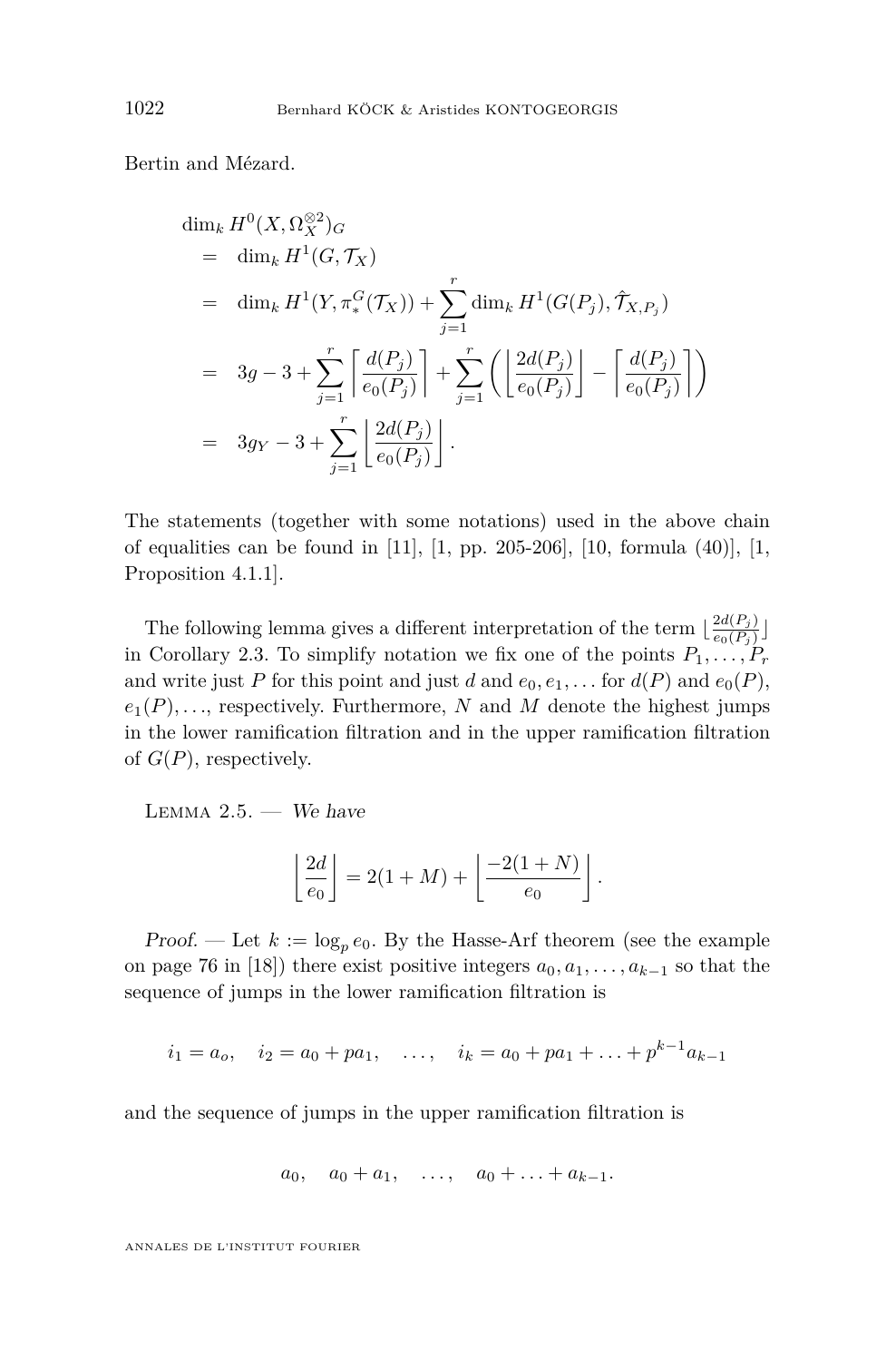<span id="page-9-0"></span>We therefore obtain

$$
d = \sum_{i=0}^{i_1} (e_{i_1} - 1) + \sum_{i=i_1+1}^{i_2} (e_{i_2} - 1) + \dots + \sum_{i=i_{k-1}+1}^{i_k} (e_{i_k} - 1)
$$
  
= 
$$
\sum_{i=0}^{i_1} (p^k - 1) + \sum_{i=i_1+1}^{i_2} (p^{k-1} - 1) + \dots + \sum_{i=i_{k-1}+1}^{i_k} (p - 1)
$$
  
= 
$$
(1 + i_1)(p^k - 1) + (i_2 - i_1)(p^{k-1} - 1) + \dots + (i_k - i_{k-1})(p - 1)
$$
  
= 
$$
(1 + a_0)(p^k - 1) + (pa_1)(p^{k-1} - 1) + \dots + (p^{k-1}a_{k-1})(p - 1)
$$
  
= 
$$
(1 + a_0 + \dots + a_{k-1})p^k - (1 + a_0 + pa_1 + \dots + p^{k-1}a_{k-1})
$$
  
= 
$$
(1 + M)p^k - (1 + N)
$$

and hence

$$
\left\lfloor \frac{2d}{e_0} \right\rfloor = \left\lfloor \frac{2(1+M)p^k - 2(1+N)}{p^k} \right\rfloor = 2(1+M) + \left\lfloor \frac{-2(1+N)}{e_0} \right\rfloor,
$$
as stated.

#### **3. The Weakly Ramified Case**

In this section we assume that the cover  $\pi : X \to Y$  is weakly ramified, *i.e.*, that  $G_i(P)$  is trivial for all  $P \in X$  and all  $i \geq 2$ , and prove the following explicit formula for the dimension  $\dim_k H^1(G, \mathcal{T}_X) = \dim_k H^0(X, \Omega_X^{\otimes 2})_G$ of the tangent space of the deformation functor associated with *G* acting on *X*.

THEOREM  $3.1.$  – We have

$$
\dim_k H^0(X, \Omega_X^{\otimes 2})_G = 3g_Y - 3 + \sum_{j=1}^r \log_p |G(P_j)| + \begin{cases} 2r & \text{if } p > 3 \\ r & \text{if } p = 2 \text{ or } 3. \end{cases}
$$

Remark  $3.2.$  — Notice, that if the curve X is ordinary, then the cover  $\pi$  is weakly ramified [\[15,](#page-29-0) Theorem 2(i)]. In this case, Theorem 3.1 can be proved, similarly to Remark [2.4,](#page-7-0) using a result of G. Cornelissen and F. Kato on deformations of ordinary curves [\[4,](#page-28-0) Theorem 4.5]. In fact, the arguments used in the proof of [\[4,](#page-28-0) Theorem 4.5] also work in the weakly ramified case and we thus obtain an alternative proof of Theorem 3.1 in the general case.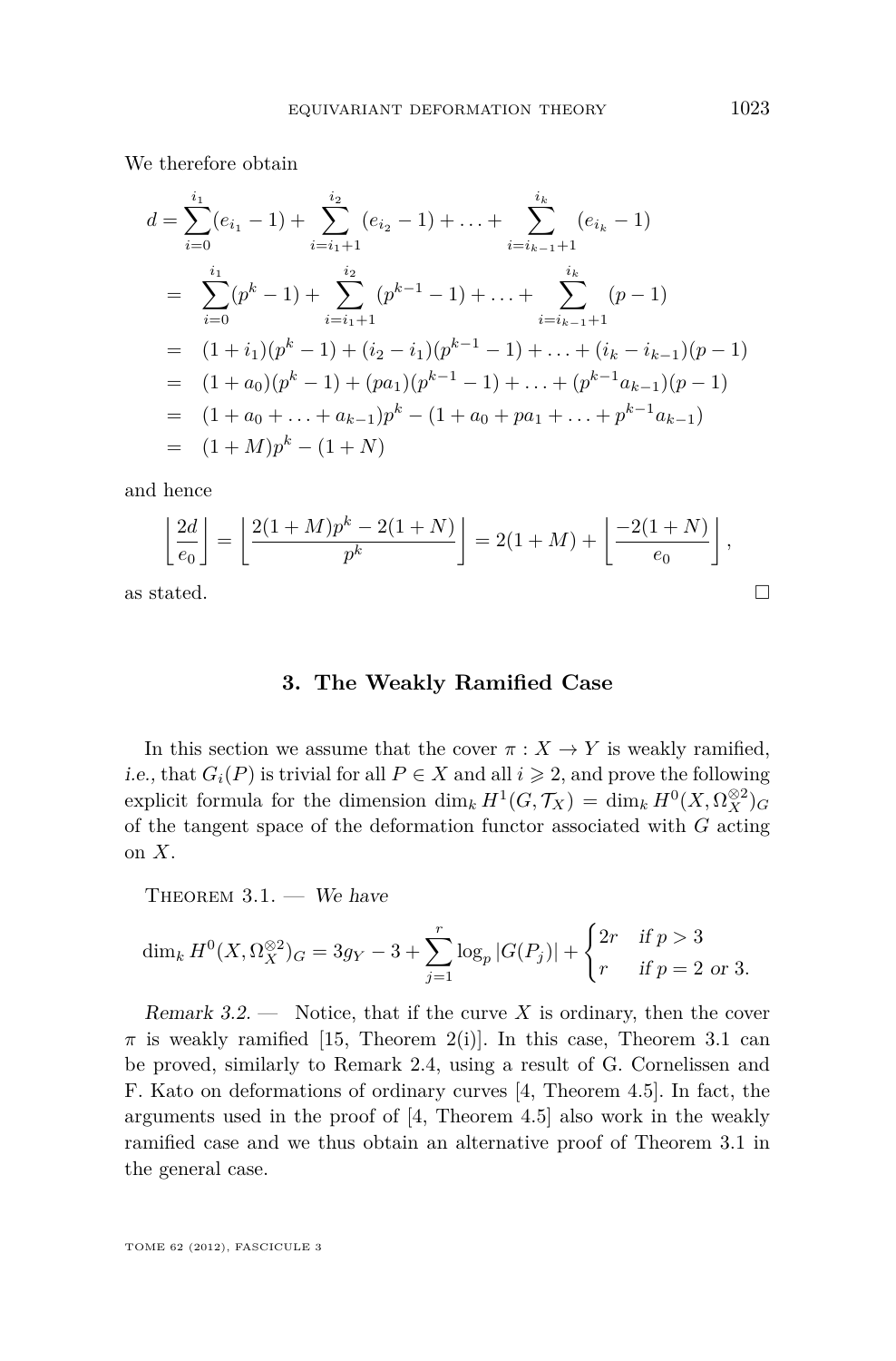<span id="page-10-0"></span>Example 3.3. — If we moreover assume that *G* is cyclic then the group  $G(P_i)$  is cyclic of order *p* for all  $j = 1, \ldots, r$  and the formula in Theorem [3.1](#page-9-0) becomes

$$
\dim_k H^0(X, \Omega_X^{\otimes 2})_G = 3g_Y - 3 + \begin{cases} 3r & \text{if } p > 3 \\ 2r & \text{if } p = 2 \text{ or } p = 3, \end{cases}
$$

which is the same as in Corollary [2.3.](#page-7-0)

Proof (of Theorem [3.1\)](#page-9-0). — Let  $\Sigma$  denote the skyscraper sheaf defined by the short exact sequence

$$
0 \to \Omega_X^{\otimes 2} \to \Omega_X^{\otimes 2}(3R_{\text{red}}) \to \Sigma \to 0.
$$

Since  $deg(\Omega_X^{\otimes 2}) = 2(2g_X - 2) > 2g_X - 2$ , we have  $H^1(X, \Omega_X^{\otimes 2}) = 0$  ([\[7,](#page-28-0) Example IV 1.3.4]). By applying the functor of global sections we therefore obtain the short exact sequence

$$
0 \to H^0(X, \Omega_X^{\otimes 2}) \to H^0(X, \Omega_X^{\otimes 2}(3R_{\text{red}})) \to H^0(X, \Sigma) \to 0.
$$

As the  $k[G]$ -module  $H^0(X, \Omega_X^{\otimes 2}(3R_{\text{red}}))$  is projective (by Proposition 3.4 below), its higher group homology vanishes. From the long exact grouphomology sequence associated with the previous short exact sequence we thus obtain the exact sequence

$$
0 \to H_1(G, H^0(X, \Sigma)) \to H^0(X, \Omega_X^{\otimes 2})_G
$$
  

$$
\to H^0(X, \Omega_X^{\otimes 2}(3R_{\text{red}}))_G \to H^0(X, \Sigma)_G \to 0.
$$

Using a result by the first-named author on the *k*[*G*]-module structure of Riemann-Roch spaces in the weakly ramified case we will show in Proposition 3.4 below that the  $k[G]$ -module  $H^0(X, \Omega_X^{\otimes 2}(3R_{\text{red}}))$  is free and then derive the dimension of  $H^0(X, \Omega_X^{\otimes 2}(3R_{\text{red}}))$  *G*. Furthermore we will explicitly describe the  $k[G]$ -module structure of  $H^0(X, \Sigma)$  and determine (the difference between) the dimension of  $H^0(X, \Sigma)_G$  and of  $H_1(G, H^0(X, \Sigma))$  using (unfortunately rather involved) homological computations (see Proposition [3.6](#page-11-0) and Lemma [3.7\)](#page-13-0). Theorem [3.1](#page-9-0) then immediately follows from the formulas obtained in Propositions 3.4 and [3.6.](#page-11-0)

PROPOSITION 3.4. — The  $k[G]$ -module  $H^0(X, \Omega_X^{\otimes 2}(3R_{\text{red}}))$  is a free  $k[G]$ -module of rank  $3(g_Y - 1 + r)$ . In particular we have

$$
\dim_k H^0(X, \Omega_X^{\otimes 2}(3R_{\text{red}}))_G = 3(g_Y - 1 + r).
$$

*Proof.* — We will first show that the  $k[G]$ -module  $H^0(X, \Omega_X^{\otimes 2}(3R_{\text{red}}))$ is free. As *G* is a *p*-group it suffices to show that it is projective. Let  $D = \sum_{P \in X} n_P[P]$  be a *G*-invariant divisor on *X*. Theorem 2.1 in [\[9\]](#page-28-0) tells us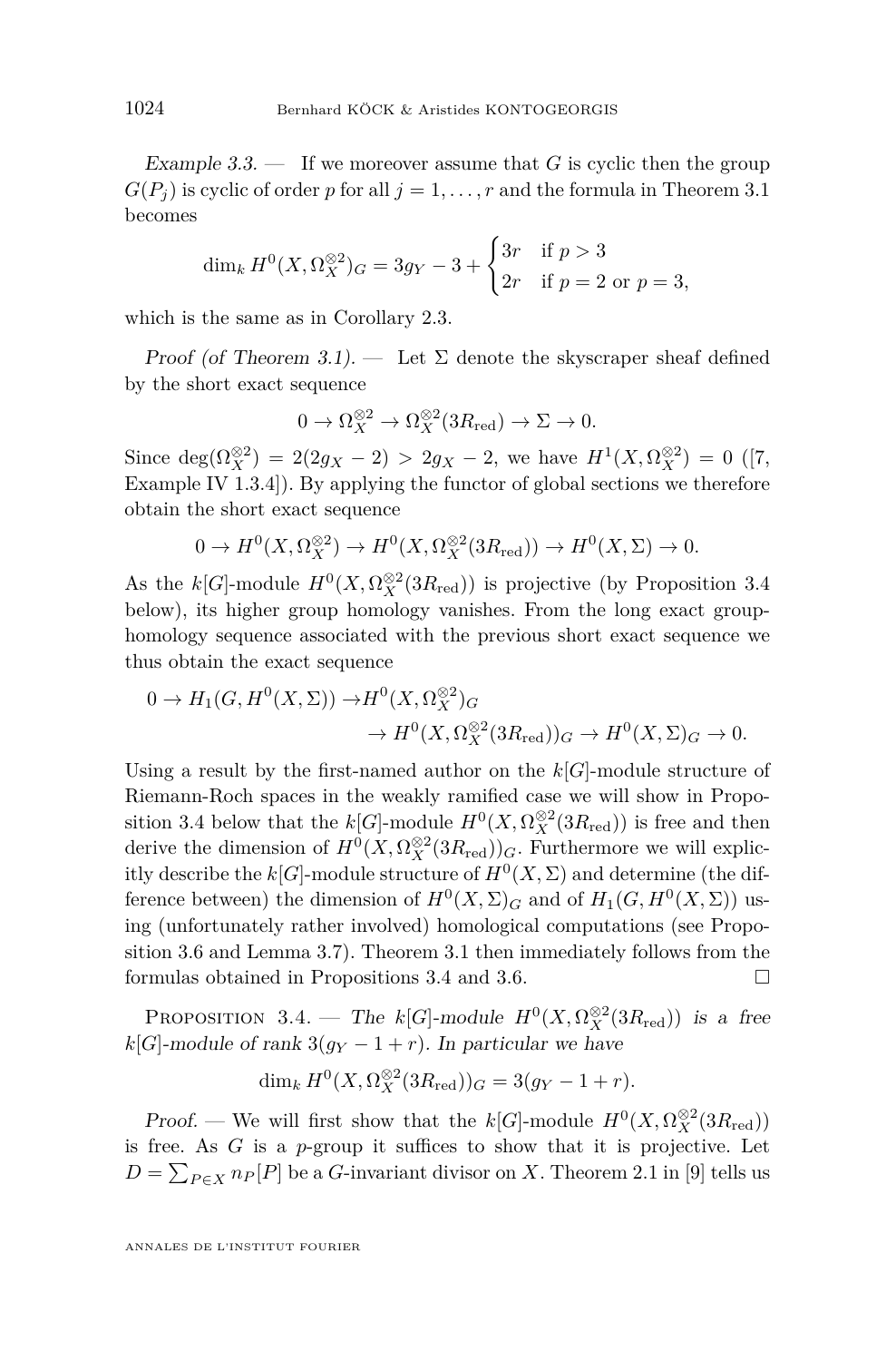<span id="page-11-0"></span>that the Riemann-Roch space  $H^0(X, \mathcal{O}_X(D))$  is projective whenever both  $H^1(X, \mathcal{O}_X(D)) = 0$  and  $n_P \equiv -1 \mod e_1(P)$  for all  $P \in X_{\text{ram}}$ . It therefore suffices to check these two conditions for the divisor  $D = 2K_X + 3R_{\text{red}}$ . The first condition follows from [\[7,](#page-28-0) Example IV 1.3.4] because  $deg(D) \geq$  $2(2g_X - 2) > 2g_X - 2$ . The second condition follows from the formulas  $K_X = \pi^* K_Y + R$  and

(3.1) 
$$
R = \sum_{P \in X_{\text{ram}}} 2(e_0(P) - 1)[P].
$$

Thus  $H^0(X, \Omega_X^{\otimes 2}(3R_{\text{red}}))$  is a free  $k[G]$ -module. We now determine its rank. As  $H^1(X, \Omega_X^{\otimes 2}(3R_{\text{red}}))$  vanishes (see above) we have

$$
\dim_k H^0(X, \Omega_X^{\otimes 2}(3R_{\text{red}})) = 2(2g_X - 2) + 3|X_{\text{ram}}| + 1 - g_X = 3(g_X - 1 + |X_{\text{ram}}|)
$$

by the Riemann-Roch theorem [\[7,](#page-28-0) Theorem IV 1.3]. Furthermore the Riemann-Hurwitz formula [\[7,](#page-28-0) Corollary IV 2.4] and formula (3.1) imply that

$$
2g_X - 2 = |G|(2g_Y - 2) + \sum_{P \in X_{\text{ram}}} 2(e_0(P) - 1).
$$

By combining the previous two equations we obtain

$$
\dim_k H^0(X, \Omega_X^{\otimes 2}(3R_{\text{red}}))
$$
\n
$$
= 3\left(|G|(g_Y - 1) + \sum_{P \in X_{\text{ram}}} (e_0(P) - 1) + |X_{\text{ram}}|\right)
$$
\n
$$
= 3|G|(g_Y - 1 + r).
$$

In particular the rank of  $H^0(X, \Omega_X^{\otimes 2}(3R_{\text{red}}))$  over  $k[G]$  is  $3(g_Y - 1 + r)$  and

$$
\dim_k(H^0(X, \Omega_X^{\otimes 2}(3R_{\text{red}}))_G = 3(g_Y - 1 + r),
$$

as stated.  $\hfill\Box$ 

Remark 3.5. — A slightly different approach to Proposition [3.4](#page-10-0) is to first check the two conditions for the divisor  $D = 2K_X + 3R_{\text{red}}$  as above but then to use Theorem 4.5 in [\[9\]](#page-28-0) which computes the isomorphism class of  $H^0(X, \mathcal{O}_X(D))$  directly.

PROPOSITION 3.6.  $-$  If  $p > 3$  we have

$$
\dim_k H_q(G, H^0(X, \Sigma)) = \begin{cases} r & \text{for } q = 0\\ \sum_{j=1}^r \log_p |G(P_j)| & \text{for } q = 1. \end{cases}
$$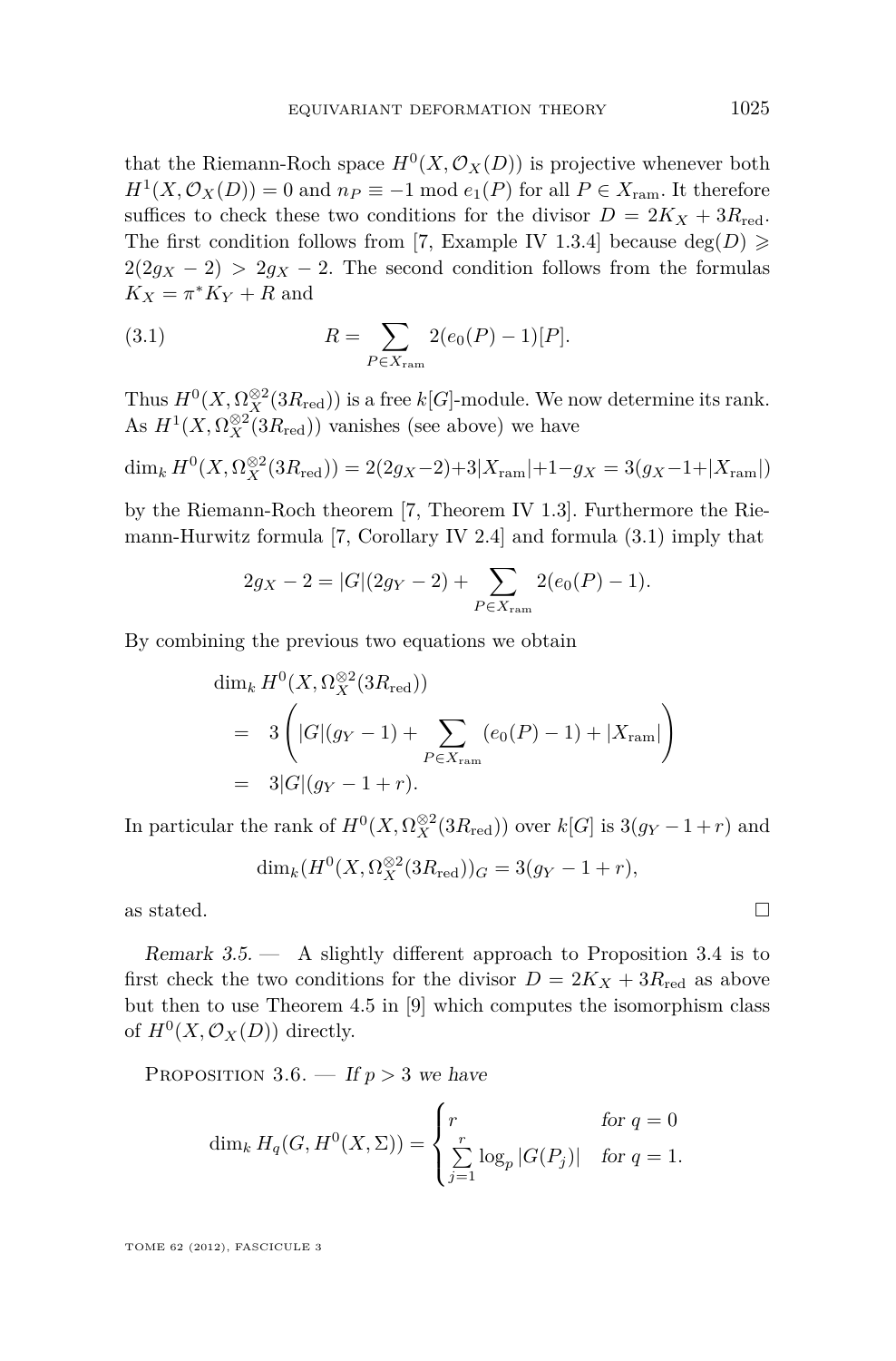If  $p = 3$  we have

$$
\dim_k H_q(G, H^0(X, \Sigma)) = \begin{cases} r & \text{for } q = 0\\ \sum_{j=1}^r (\log_3 |G(P_j)| - 1) & \text{for } q = 1. \end{cases}
$$

If  $p = 2$  we have

 $\dim_k H_0(G, H^0(X, \Sigma)) - \dim_k H_1(G, H^0(X, \Sigma)) = 2r - \sum_{i=1}^r$ *j*=1  $\log_2 |G(P_j)|.$ 

Proof. — As  $\Sigma$  is a skyscraper sheaf,  $H^0(X,\Sigma)$  is the direct sum of the stalks of Σ:

$$
H^{0}(X,\Sigma) \cong \bigoplus_{P \in X_{\text{ram}}} \Sigma_{P} \cong \bigoplus_{j=1}^{r} \text{Ind}_{G(P_{j})}^{G}(\Sigma_{P_{j}}).
$$

We therefore have

$$
H_q(G, H^0(X, \Sigma)) \cong \bigoplus_{j=1}^r H_q(G(P_j), \Sigma_{P_i}) \qquad \text{for } q \geqslant 0
$$

by Shapiro's lemma [\[23,](#page-29-0) 6.3.2, p.171]. From now on we fix one of the points  $P_1, \ldots, P_r$  and write just *P* for this point. Let *t* and *s* be local parameters at *P* and  $\pi(P)$ , respectively. Let *m* denote the multiplicity of a canonical divisor  $K_Y$  at  $\pi(P)$ . By formula [\(3.1\)](#page-11-0) the multiplicity of the canonical divisor  $K_X = \pi^* K_Y + R$  at *P* is then equal to  $me_0(P) + 2e_0(P) - 2$ . Hence the multiplicity of  $2K_X + 3R_{\text{red}}$  is equal to  $2me_0(P) + 4e_0(P) - 1$ , and we obtain

$$
\Sigma_P \cong (t^{1-e_0(P)(2m+4)})/(t^{4-e_0(P)(2m+4)}) \cong (t)/(t^4)
$$

where the latter isomorphism is given by multiplication with the  $G(P)$ invariant element  $s^{2m+4}$ . We have  $g(t) \equiv t \mod (t^2)$  for all  $g \in G(P)$ , since  $G(P) = G_1(P)$ . Let the maps  $\alpha$  and  $\beta$  from  $G(P)$  to  $k$  be defined by the congruences

(3.2) 
$$
g(t) \equiv t + \alpha(g)t^2 + \beta(g)t^3 \mod (t^4),
$$

 $g \in G(P)$ . The map  $\alpha$  is obviously a homomorphism from  $G(P)$  to the additive group of  $k$  and it is injective because  $G_2(P)$  is trivial. In particular  $G(P)$  is a non-trivial elementary abelian *p*-group. Let  $\omega_1 := t^3 \mod (t^4)$ ,  $\omega_2 := t^2 \mod(t^4)$  and  $\omega_3 := t \mod(t^4)$ . The congruences (3.2) imply that

$$
(3.3) \t\t g(\omega_1) = \omega_1
$$

(3.4) 
$$
g(\omega_2) = \omega_2 + 2\alpha(g)\omega_1
$$

(3.5)  $q(\omega_3) = \omega_3 + \alpha(q)\omega_2 + \beta(q)\omega_1$ 

ANNALES DE L'INSTITUT FOURIER

<span id="page-12-0"></span>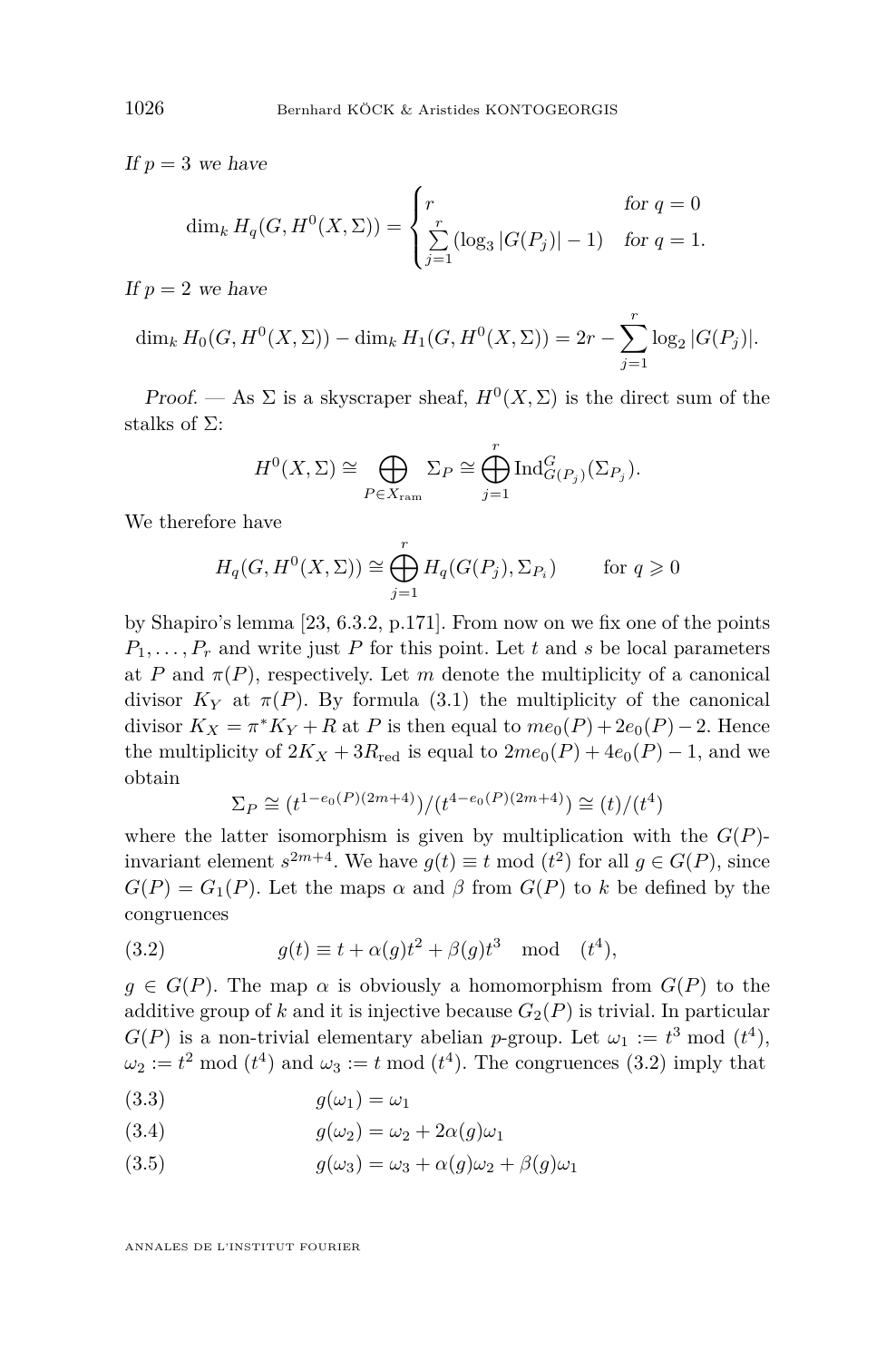<span id="page-13-0"></span>for any  $g \in G(P)$ . Furthermore we easily derive that the map  $\beta : G \to k$ satisfies the condition

(3.6) 
$$
\beta(hg) = \beta(h) + 2\alpha(h)\alpha(g) + \beta(g)
$$

for all  $h, g \in G(P)$ . Now Proposition [3.6](#page-11-0) follows from the following homological-algebra lemma which we formulate in a way that is independent from the context of this paper. In the case  $p = 2$  we need to moreover use Proposition [5.2](#page-26-0) which tells us that we can choose the local parameter *t* in such a way that  $\beta = \alpha^2$ ; in particular  $\beta$  is not a *k*-multiple of  $\alpha$  unless *G*(*P*) is cyclic in which case  $3 - 2 \log_2 |G(P)| = 1 = 2 - 2 \log_2 |G(P)|$ . □

LEMMA 3.7. — Let *k* be a field of characteristic  $p > 0$ . Let *G* be a nontrivial elementary abelian *p*-group and let  $\alpha$  and  $\beta$  be maps from *G* to *k*. We assume that  $\alpha$  is a non-zero homomorphism and that  $\beta$  satisfies the condition (3.6) for all  $h, g \in G$ . Furthermore let *V* be a vector space over *k* with basis  $\omega_1$ ,  $\omega_2$ ,  $\omega_3$ . We assume that *G* acts on *V* by *k*-automorphisms given by [\(3.3\)](#page-12-0), [\(3.4\)](#page-12-0) and [\(3.5\)](#page-12-0) (for any  $g \in G$ ). If  $p > 3$ , we have

$$
\dim_k H_q(G, V) = \begin{cases} 1 & \text{for } q = 0\\ \log_p |G| & \text{for } q = 1. \end{cases}
$$

If  $p = 3$ , we have

$$
\dim_k H_q(G, V) = \begin{cases} 1 & \text{for } q = 0\\ \log_3 |G| - 1 & \text{for } q = 1. \end{cases}
$$

If  $p = 2$ , we have

$$
\dim_k H_0(G, V) - \dim_k H_1(G, V)
$$
  
= 
$$
\begin{cases} 3 - 2\log_2|G| & \text{if } \beta = c\alpha \text{ for some } c \in k, \\ 2 - \log_2|G| & \text{else.} \end{cases}
$$

Proof. — Let *s* denote the dimension of *G* when viewed as vector space over  $\mathbb{F}_p$ , *i.e.*,  $s = \log_p |G|$ , and let  $g_1, \ldots, g_s$  be a basis of *G* over  $\mathbb{F}_p$  such that  $\alpha(g_1) \neq 0$ . For  $i = 1, \ldots, s$  the sequence

$$
\cdots \xrightarrow{g_i-1} k[\langle g_i \rangle] \xrightarrow{1+g_i+\cdots+g_i^{p-1}} k[\langle g_i \rangle] \xrightarrow{g_i-1} k[\langle g_i \rangle] \xrightarrow{\text{sum}} k \longrightarrow 0
$$

is a  $k[\langle q_i \rangle]$ -projective resolution of the trivial  $k[\langle q_i \rangle]$ -module *k*, see [\[23,](#page-29-0) Section 6.2]. By the Künneth formula [\[23,](#page-29-0) Theorem 3.6.3], the tensor product of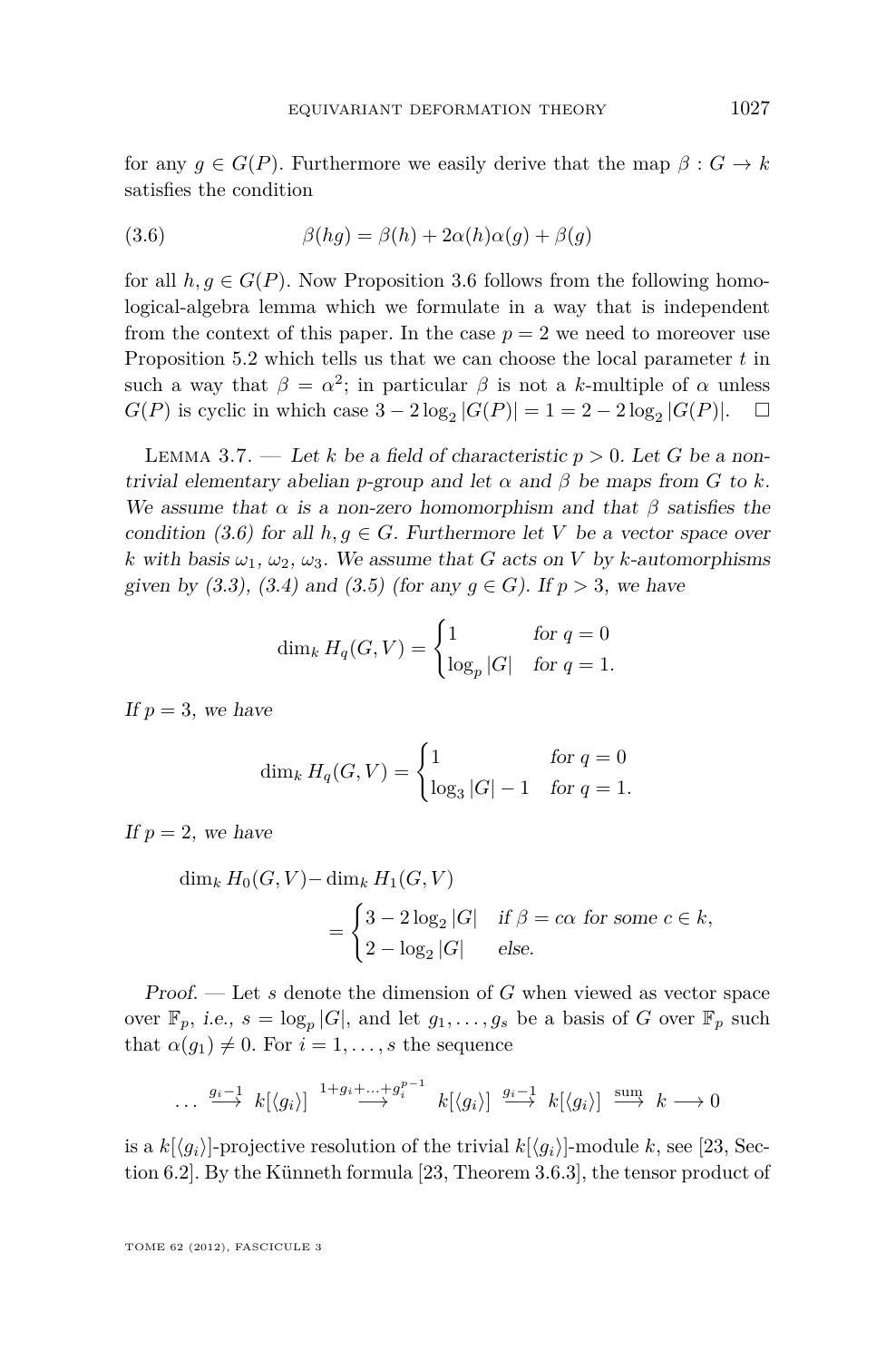these sequences is a  $k[G]$ -projective resolution of the trivial  $k[G]$ -module  $k$ : (3.7)

$$
\ldots \to \left(\bigoplus_{i=1}^s k[G]\right) \bigoplus \left(\bigoplus_{i < j} k[G]\right) \stackrel{e}{\to} \bigoplus_{i=1}^s k[G] \stackrel{d}{\to} k[G] \stackrel{\text{sum}}{\to} k \to 0.
$$

Here the differentials  $d$  and  $e$  are given as follows:  $d$  acts on the  $i<sup>th</sup>$  direct summand of  $\bigoplus_{i=1}^s k[G]$  by multiplication with  $g_i - 1$ ; *e* maps the *i*<sup>th</sup> direct summand of  $\bigoplus_{i=1}^s k[G]$  to the *i*<sup>th</sup> direct summand of  $\bigoplus_{i=1}^s k[G]$  by multiplication with  $1 + g_i + \ldots + g_i^{p-1}$  and it maps the direct summand of  $\bigoplus_{i \leq j} k[G]$  indexed by the pair  $(i, j)$  to the direct sum of the two direct summands of  $\bigoplus_{i=1}^s k[G]$  indexed by *i* and *j* by multiplication with  $g_j - 1$ and  $1 - g_i$ , respectively (note that we have here adopted the iterated sign trick explained in [\[23,](#page-29-0) Theorem 3.6.3]). By tensoring the  $k[G]$ -projective resolution  $(3.7)$  with *V* over  $k[G]$  we obtain the complex

$$
\ldots \to \left(\bigoplus_{i=1}^s V\right) \bigoplus \left(\bigoplus_{i < j} V\right) \to \bigoplus_{i=1}^s V \to V
$$

which we denote by  $C$ . (with  $V$  sitting in the place 0) and whose homology modules are  $H(G, V)$  by definition. We have the filtration

$$
V_0 := \{0\} \subset V_1 := \mathrm{Span}_k(\omega_1) \subset V_2 := \mathrm{Span}_k(\omega_1, \omega_2) \subset V_3 := V
$$

of *V* by *G*-stable subspaces of *V*. By tensoring the  $k[G]$ -projective resolution (3.7) of *k* with  $V_i$  for  $i = 0, \ldots, 3$  over  $k[G]$  we obtain the filtration

$$
0 = F_0 C. \subset F_1 C. \subset F_2 C. \subset F_3 C. = C.
$$

of the complex *C.* by subcomplexes. Let

$$
E_{\mathbf{pq}}^1 = H_{\mathbf{p}+\mathbf{q}}(F_{\mathbf{p}}C./F_{\mathbf{p}-\mathbf{1}}C.) \Rightarrow H_{\mathbf{p}+\mathbf{q}}(C.)
$$

denote the convergent spectral sequence associated with this filtered complex ([\[23,](#page-29-0) Theorem 5.5.1]). (To avoid confusion with the prime *p* we use **p** rather than *p* to denote the index in the spectral sequence.) Since *G* acts trivially on  $V_p/V_{p-1}$  and since the characteristic of *k* is *p*, both the maps  $g_i - 1$  and  $1 + g_i + \ldots + g_i^{p-1}$  act as the zero map on  $V_p/V_{p-1}$  for all **p**. Hence all the differentials in  $F_{\mathbf{p}}C$ ./ $F_{\mathbf{p-1}}C$ . are zero and the  $E^1$ -page of our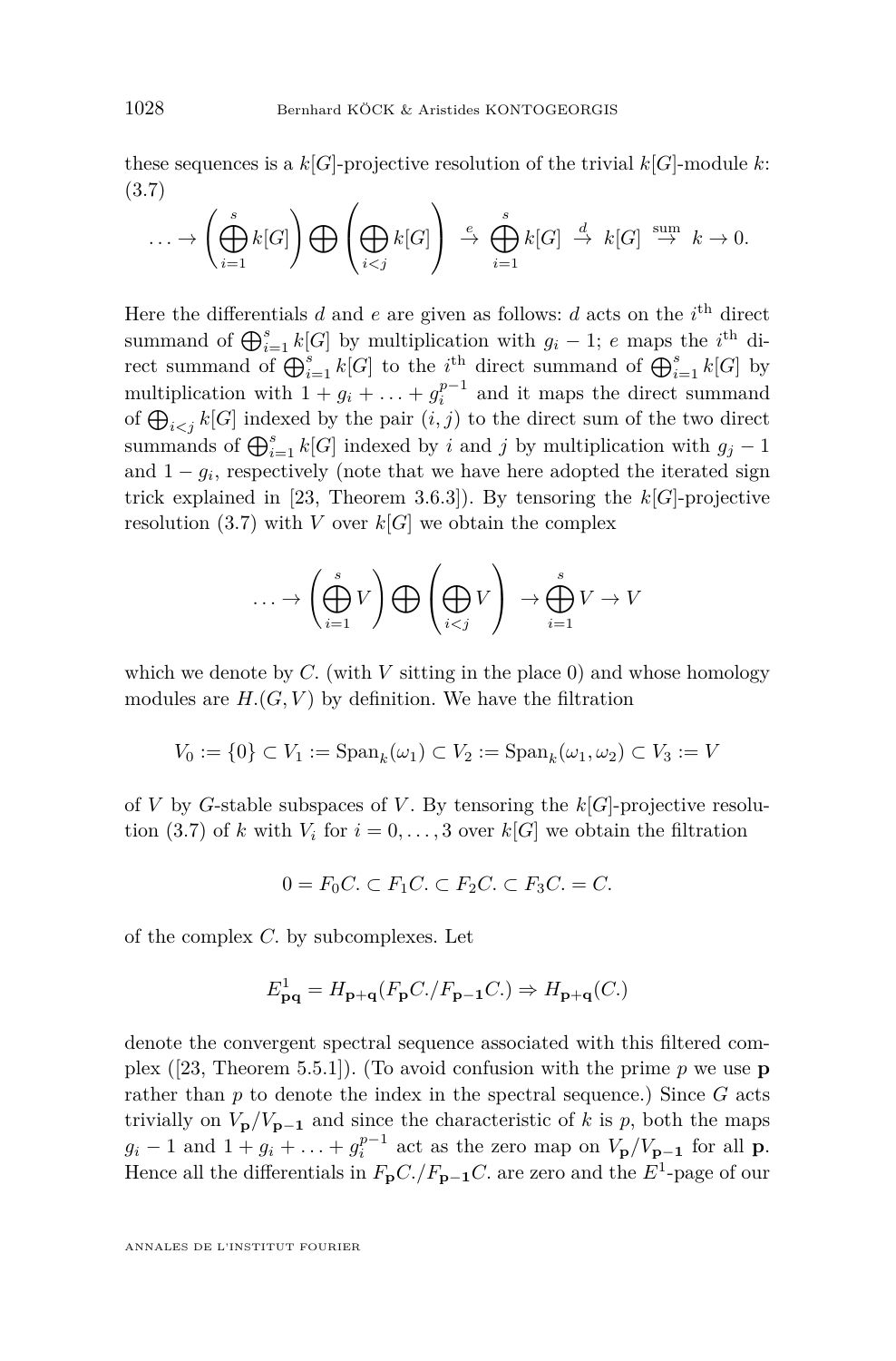spectral sequence looks as follows (with  $V_1$  sitting at the place  $(1, -1)$ ):

$$
\begin{array}{cccc}\n\vdots & \vdots & \vdots & \vdots \\
\stackrel{\delta}{\bigoplus} V_1 & \stackrel{\partial_4}{\leftarrow} & (\stackrel{\delta}{\bigoplus} V_2/V_1) \bigoplus (\bigoplus_{i < j} V_2/V_1) & \leftarrow & \vdots \\
V_1 & \stackrel{\partial_3}{\leftarrow} & \stackrel{\delta}{\bigoplus} V_2/V_1 & \stackrel{\partial_2}{\leftarrow} & (\stackrel{\delta}{\bigoplus} V_3/V_2) \bigoplus (\bigoplus_{i < j} V_3/V_2) \\
& & & & & \\
0 & \leftarrow & V_2/V_1 & \stackrel{\partial_1}{\leftarrow} & \stackrel{\delta}{\bigoplus} V_3/V_2 \\
& & & & & \\
0 & \leftarrow & V_2/V_1 & \stackrel{\partial_1}{\leftarrow} & \stackrel{\delta}{\bigoplus} V_3/V_2 \\
& & & & & \\
0 & \leftarrow & V_3/V_2\n\end{array}
$$

As all the columns indexed by  $p \leq 0$  or  $p \geq 4$  are zero we obtain the equalities

$$
\dim_k H_0(G, V) = \dim_k E_{3, -3}^1 + \dim_k E_{2, -2}^2 + \dim_k E_{1, -1}^3
$$

and

 $\dim_k H_1(G, V) = \dim_k E_{3, -2}^3 + \dim_k E_{2, -1}^2 + \dim_k E_{1, 0}^3$ .

We now assume that  $p > 3$  and prove Lemma [3.7](#page-13-0) by showing that the six dimensions on the right hand side are equal to 1, 0, 0, *s*−1, 0 and 1, respectively. It is obvious that the (first) dimension  $\dim_k E^1_{3,-3} = \dim_k V_3/V_2$  is equal to 1. To determine the remaining five dimensions, let  $\partial_1$ ,  $\partial_2$ ,  $\partial_3$  and  $\partial_4$ denote the differentials as indicated in the above diagram of the *E*<sup>1</sup> -page of our spectral sequence. We are now going to explicitly describe these differentials by using the fact that they are connecting homomorphisms associated with the short exact sequences of complexes

$$
0 \to F_1C. \to F_2C. \to F_2C./F_1C. \to 0
$$

and

$$
0 \to F_2C./F_1C. \to F_3C./F_1C. \to F_3C./F_2C. \to 0.
$$

For any  $a_1, \ldots, a_s \in k$  we have

$$
\partial_1((a_1\bar{\omega}_3,\ldots,a_s\bar{\omega}_3))
$$
  
=  $(g_1 - 1)(a_1\omega_3) + \ldots + (g_s - 1)(a_3\omega_3)$   
=  $(a_1\alpha(g_1) + \ldots + a_r\alpha(g_s))\bar{\omega}_2$ .

In particular, the differential  $\partial_1$  is surjective (since the homomorphism  $\alpha$ is non-zero) and we obtain

$$
\dim_k E_{2,-2}^2 = 0,
$$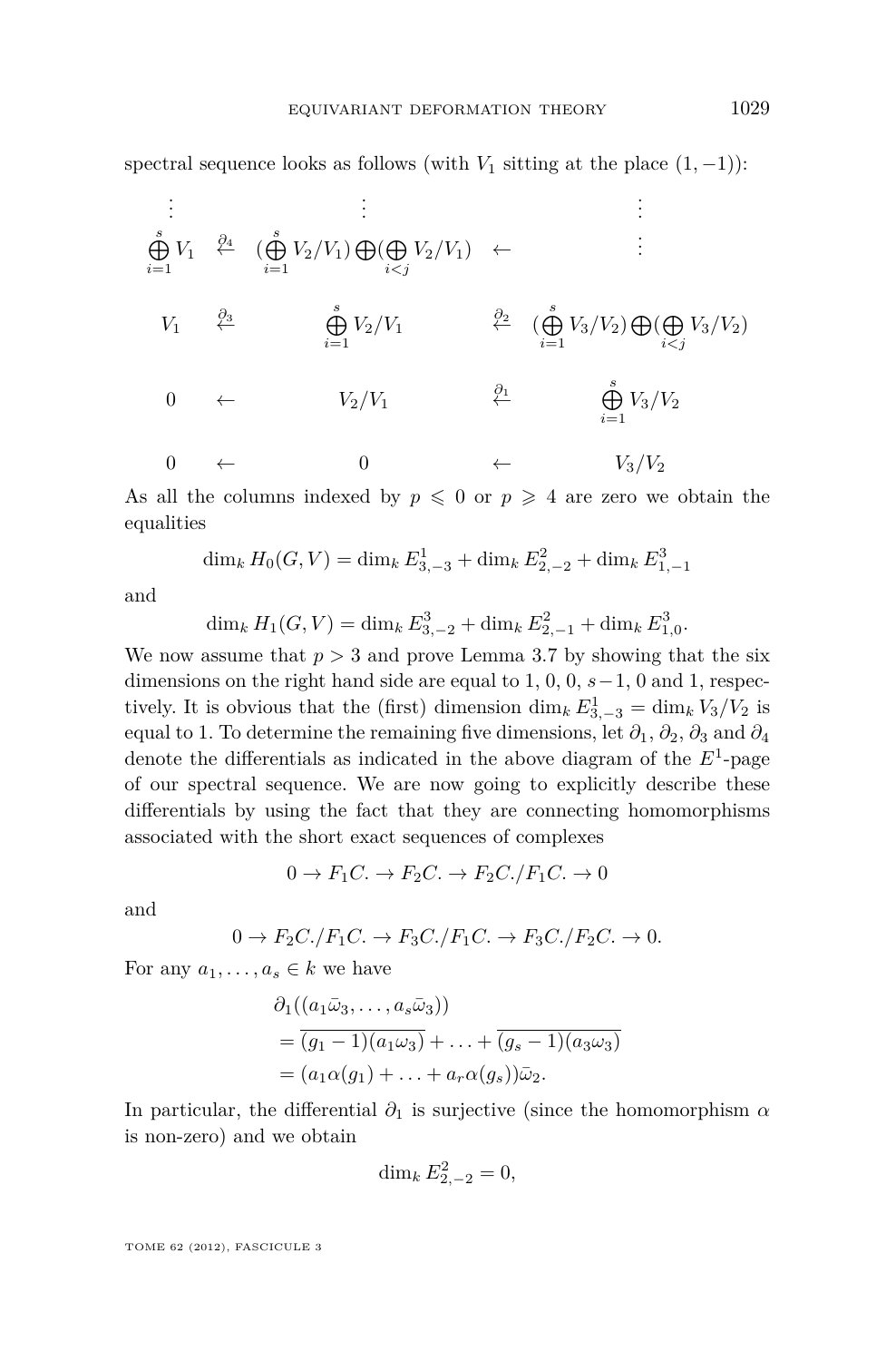as claimed above, and

$$
\dim_k E_{3,-2}^2 = s - 1.
$$

Similarly, for any  $a_1, \ldots, a_s \in k$ , we have

$$
\partial_3((a_1\bar{\omega}_2,\ldots,a_s\bar{\omega}_2))=2((a_1\alpha(g_1)+\ldots+a_s\alpha(g_s))\bar{\omega}_1.
$$

In particular  $\partial_3$  is surjective as well and we obtain

$$
\dim_k E^3_{1,-1} = \dim_k E^2_{1,-1} = 0,
$$

as claimed above; hence the differential from  $E_{3,-2}^2$  to  $E_{1,-1}^2$  is zero and we conclude

$$
\dim_k E_{3,-2}^3 = \dim_k E_{3,-2}^2 = s - 1,
$$

as claimed above. As  $\alpha(q_1) \neq 0$ , the  $s-1$  tuples

$$
y_1 := (\alpha(g_2)\bar{\omega}_2, -\alpha(g_1)\bar{\omega}_2, 0, \dots, 0)
$$
  
\n
$$
y_2 := (\alpha(g_3)\bar{\omega}_2, 0, -\alpha(g_1)\bar{\omega}_2, 0, \dots, 0)
$$
  
\n
$$
\vdots
$$
  
\n
$$
y_{s-1} := (\alpha(g_s)\bar{\omega}_2, 0, \dots, 0, -\alpha(g_1)\bar{\omega}_2).
$$

of 
$$
\bigoplus_{i=1}^{s} V_2/V_1
$$
 are linearly independent over k and (hence) span the kernel  
of  $\partial_3$ . For  $i = 1, ..., s-1$  let  $x_i$  be the tuple of  $(\bigoplus_{i=1}^{s} V_3/V_2) \oplus (\bigoplus_{i < j} V_3/V_2)$   
that has  $\bar{\omega}_3$  at the place  $(1, i+1)$  and 0 everywhere else. From the description  
of the differential e given above we obtain

$$
\partial_2(x_i) = y_i \quad \text{ for } i = 1, \dots, s-1.
$$

In particular the image of  $\partial_2$  is equal to the kernel of  $\partial_3$  and we conclude

$$
\dim_k E_{2,-1}^2 = 0,
$$

as claimed above. Similarly we obtain that the dimension of the image of  $\partial_4$  is  $s-1$  and hence

$$
\dim_k E_{1,0}^2 = \dim_k(\text{coker}(\partial_4)) = 1.
$$

To prove that also  $\dim_k E_{1,0}^3 = 1$  (as claimed above) we will show that the differential

$$
\partial: E_{3,-1}^2 = \ker(\partial_2) \to \mathrm{coker}(\partial_4) = E_{1,0}^2
$$

is zero. This differential is defined as follows, see [\[23,](#page-29-0) Section 5.4]. Let  $X \in E_{3,-1}^2 = \ker(\partial_2 : H_2(F_3C./F_2C.) \to H_1(F_2C./F_1C.).$  We write *X* as the residue class of some  $x \in F_3C_2$ . Then  $e(x) \equiv e(y) \mod F_1C_1$  for some *y* ∈ *F*<sub>2</sub>*C*<sub>2</sub> and  $\partial$ (*X*) is equal to the residue class of *e*(*x* − *y*) in *H*<sub>1</sub>(*F*<sub>1</sub>*C*.). As all the differentials in  $F_2C$ ./ $F_1C$ . are zero (see above) we may choose  $y = 0$ ; in particular  $e(x) \in F_1C_1$  and  $\partial(X)$  is equal to the residue class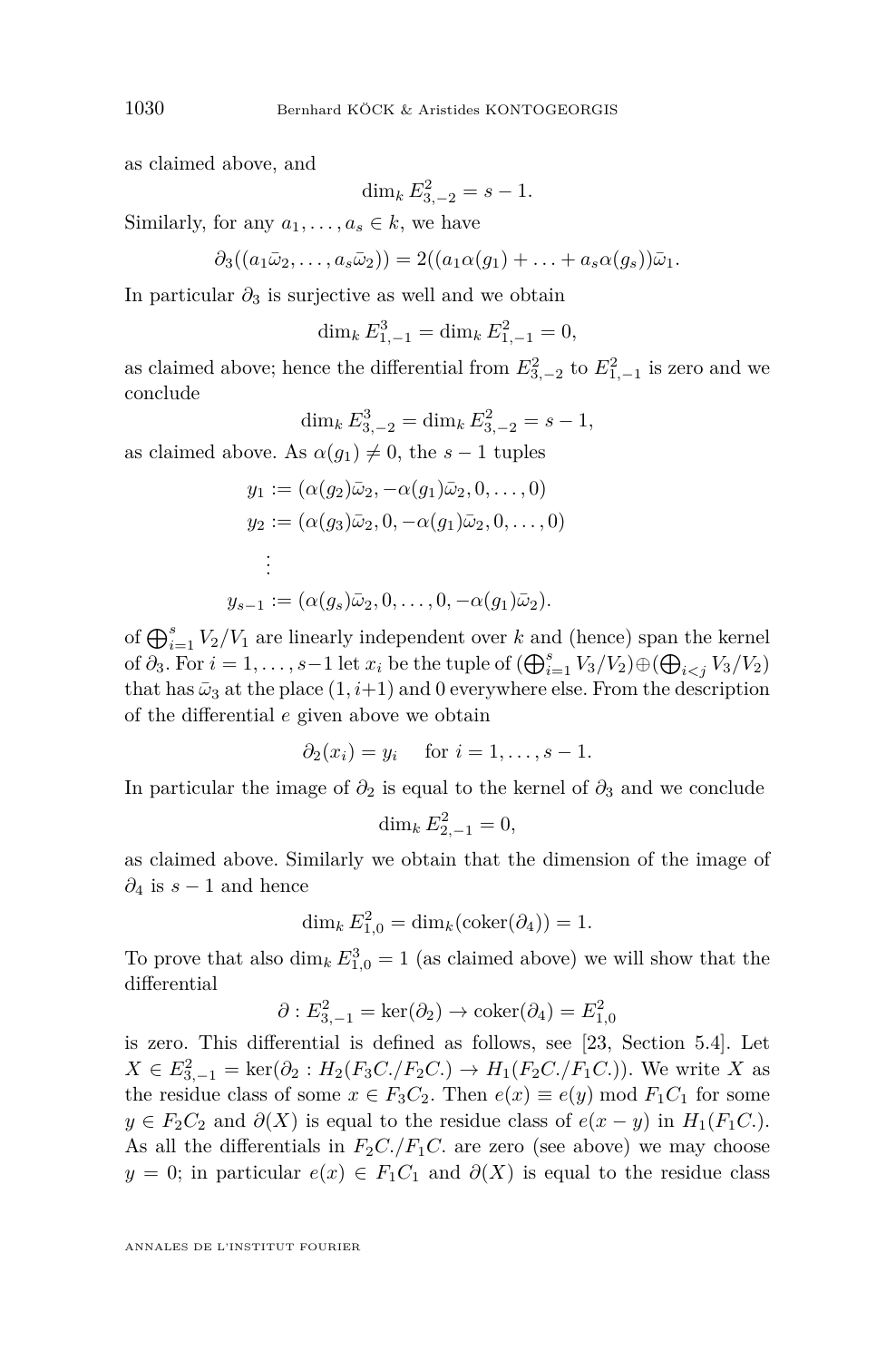of  $e(x) \in \bigoplus_{i=1}^s V_1$  modulo im( $\partial_4$ ). More precisely, let  $x = (\tilde{x}, \hat{x})$  with  $\tilde{x} \in \bigoplus_{i=1}^s V_3$  and  $\hat{x} \in \bigoplus_{i < j} V_3$ . From formula [\(3.6\)](#page-13-0) and the fact that  $\alpha$  is a homomorphism we obtain

$$
\beta(g^m) = m\beta(g) + \binom{m}{2} 2\alpha(g)^2
$$

for any  $g \in G$  and  $m \geq 1$ . For  $i = 1, \ldots, s$  we therefore have

$$
(1+g_i+\dots+g_i^{p-1})(\omega_3)
$$
  
=  $\omega_3 + (\omega_3 + \alpha(g_i)\omega_2 + \beta(g_i)\omega_1) + \dots$   
+  $(\omega_3 + \alpha(g_i^{p-1})\omega_2 + \beta(g_i^{p-1})\omega_1)$   
=  $p\omega_3 + {p \choose 2}\alpha(g_i)\omega_2 + ({p \choose 2}\beta(g_i) + {p \choose 3}2\alpha(g_i)^2)\omega_1$ 

and hence

$$
(1 + g_i + \ldots + g_i^{p-1})\omega_3 = 0
$$

since  $char(k) = p > 3$ ; similarly we have  $(1 + g_i + ... + g_i^{p-1})\omega_2 = 0$  and  $(1 + g_i + \ldots + g_i^{p-1})\omega_1 = 0$ . Therefore  $e((\tilde{x}, 0)) = 0$  and  $e(x) = e((0, \hat{x}))$ . We may assume that  $\hat{x} = (c_{ij}\omega_3)_{i \leq j}$  with some  $c_{ij} \in k$  because *e* maps any element of  $F_2C_3$  into im( $\partial_4$ ). Then  $e((0, \hat{x})) = (a_1\omega_2 + b_1\omega_1, \ldots, a_s\omega_2 + b_s\omega_1)$ where  $a_1, \ldots, a_s$  and  $b_1, \ldots, b_s$  are given as follows. Let  $M(\alpha)$  denote the matrix whose rows are indexed by  $k = 1, \ldots, r$ , whose columns are indexed by the pairs  $(i, j)$  with  $i < j$  and whose entry at the place  $(k, (i, j))$  is equal to

$$
\begin{cases} \alpha(g_j) & \text{if } k = i \\ -\alpha(g_i) & \text{if } k = j \\ 0 & \text{else.} \end{cases}
$$

Similarly the matrix  $M(\beta)$  is defined. Then

$$
\begin{pmatrix} a_1 \\ \vdots \\ a_s \end{pmatrix} = M(\alpha)((c_{ij})_{i < j}) \quad \text{and} \quad \begin{pmatrix} b_1 \\ \vdots \\ b_s \end{pmatrix} = M(\beta)((c_{ij})_{i < j}).
$$

We know that  $a_1 = \ldots = a_s = 0$  because  $X \in \text{ker}(\partial_2)$ . As  $\text{im}(\partial_4)$  is equal to the kernel of the map

$$
\bigoplus_{i=1}^s V_1 \to k, \quad (d_1\omega_1, \dots, d_s\omega_1) \mapsto \alpha(g_1)d_1 + \dots + \alpha(g_s)d_s
$$

(see above) we need to show that

$$
\alpha(g_1)b_1 + \ldots + \alpha(g_s)b_s = 0.
$$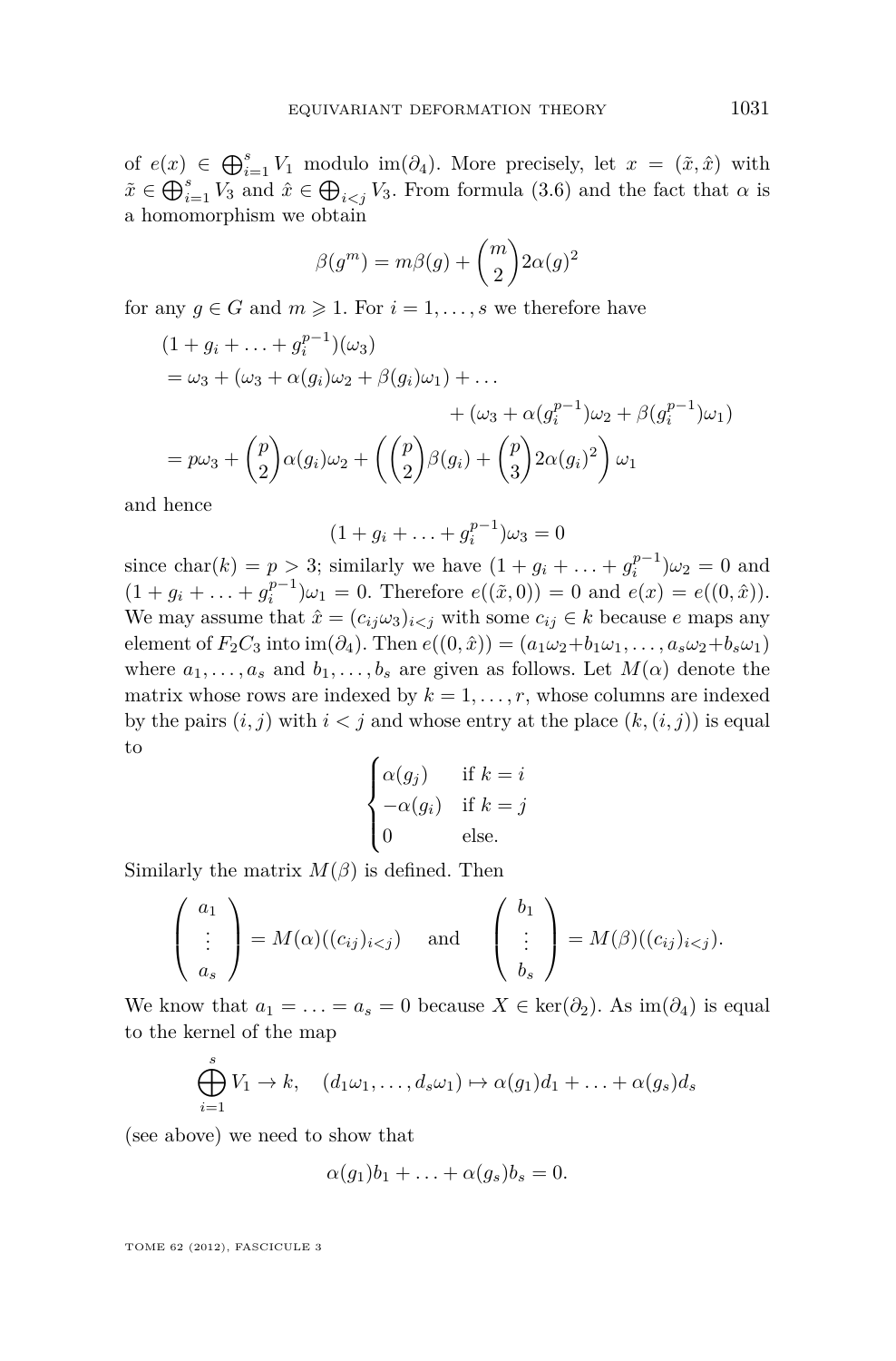For all  $i < j$  the  $(i, j)$ -component of both the vectors

$$
(\alpha(g_1), \ldots, \alpha(g_s))M(\beta)
$$
 and  $(-\beta(g_1), \ldots, -\beta(g_s))M(\alpha)$ .

is equal to  $\alpha(g_i)\beta(g_i) - \alpha(g_i)\beta(g_i)$ . Hence

$$
(\alpha(g_1),\ldots,\alpha(g_s))M(\beta)=(-\beta(g_1),\ldots,-\beta(g_s))M(\alpha).
$$

Therefore we have

$$
\alpha(g_1)b_1 + \ldots + \alpha(g_s)b_s = (\alpha(g_1), \ldots, \alpha(g_s)) \begin{pmatrix} b_1 \\ \vdots \\ b_s \end{pmatrix}
$$
  
=  $(\alpha(g_1), \ldots, \alpha(g_s))M(\beta)((c_{ij})_{i  
=  $(-\beta(g_1), \ldots, -\beta(g_s))M(\alpha)((c_{ij})_{i  
=  $(-\beta(g_1), \ldots, -\beta(g_s)) \begin{pmatrix} a_1 \\ \vdots \\ a_s \end{pmatrix} = (-\beta(g_1), \ldots, -\beta(g_s)) \begin{pmatrix} 0 \\ \vdots \\ 0 \end{pmatrix} = 0,$$$ 

as desired.

We now turn to the case  $p = 3$ . The above proof shows that the first five dimensions are the same as in the case  $p > 3$ . However the (final) dimension  $\dim_k E_{1,0}^3$  is equal to 0 in the case  $p=3$ , as we are going to prove now. As above we have

$$
\dim_k E_{1,0}^2 = \dim_k(\text{coker}(\partial_4)) = 1.
$$

In order to prove that  $\dim_k E_{1,0}^3 = 0$  we will show that the differential

$$
\partial : E_{3,-1}^2 = \ker(\partial_2) \to \mathrm{coker}(\partial_4) = E_{1,0}^2
$$

is surjective. Using the same calculation as in the case  $p > 3$  we obtain

$$
(1 + g_1 + g_1^2)(\omega_3) = 2\alpha (g_1)^2 \omega_1.
$$

Since  $\alpha(g_1) \neq 0$ , the tuple  $(2\alpha(g_1)^2 \omega_1, 0, \ldots, 0)$  does not lie in the image of *∂*<sup>4</sup> (use the same reasoning as in the case *p >* 3). Hence the differential *∂* is surjective and we obtain

$$
\dim_k E_{1,0}^3 = 0,
$$

as claimed above.

We finally prove Lemma [3.7](#page-13-0) in the case  $p = 2$ . We may and will assume that not only  $\alpha(g_1) \neq 0$  but  $\alpha(g_i) \neq 0$  for all  $i = 1, \ldots, s$ : if  $\alpha(g_i) = 0$  for some  $i > 1$ , we replace  $g_i$  by  $g_i g_1$ . For brevity, we will write just  $\alpha_i$  and  $\beta_i$ for  $\alpha(g_i)$  and  $\beta(g_i)$ , respectively. As  $p=2$ , the map  $\beta$  is a homomorphism

ANNALES DE L'INSTITUT FOURIER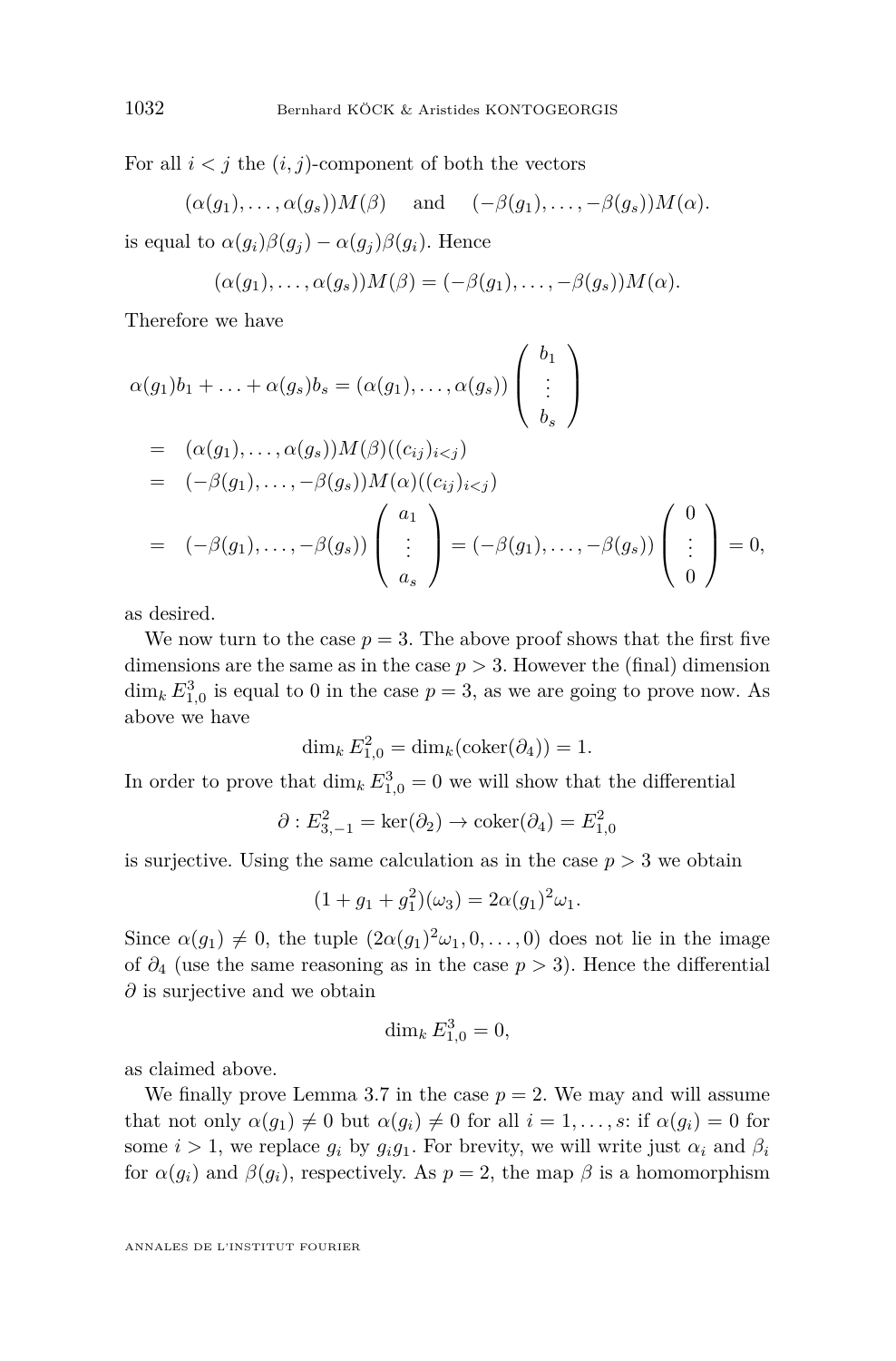as well. Also, the group *G* acts trivially on both  $\omega_1$  and  $\omega_2$  and hence on *V*<sub>2</sub>. Moreover the norm element  $1 + g_i$  is equal to  $g_i - 1$  and we have

$$
(g_i - 1)(\omega_3) = \alpha_i \omega_2 + \beta_i \omega_1
$$

for all  $i = 1, \ldots, s$ . In particular all differentials in  $F_2C$ , and  $C$ ./ $F_2C$ , are zero and the long exact sequence associated with the short exact sequence of complexes

$$
0 \to F_2C. \to C. \to C./F_2C. \to 0
$$

looks as follows:

$$
\cdots \longrightarrow \left(\bigoplus_{i=1}^{s} V_3/V_2\right) \bigoplus \left(\bigoplus_{i < j} V_3/V_2\right) \longrightarrow
$$
\n
$$
\downarrow \qquad \qquad \downarrow \qquad \downarrow \qquad \downarrow
$$
\n
$$
\downarrow \qquad \downarrow \qquad \downarrow \qquad \downarrow
$$
\n
$$
\downarrow \qquad \downarrow \qquad \downarrow \qquad \downarrow
$$
\n
$$
\downarrow \qquad \downarrow \qquad \downarrow
$$
\n
$$
\downarrow \qquad \downarrow \qquad \downarrow
$$
\n
$$
\downarrow \qquad \downarrow
$$
\n
$$
\downarrow \qquad \downarrow
$$
\n
$$
\downarrow
$$
\n
$$
\downarrow
$$
\n
$$
\downarrow
$$
\n
$$
\downarrow
$$
\n
$$
\downarrow
$$
\n
$$
\downarrow
$$
\n
$$
\downarrow
$$
\n
$$
\downarrow
$$
\n
$$
\downarrow
$$
\n
$$
\downarrow
$$
\n
$$
\downarrow
$$
\n
$$
\downarrow
$$
\n
$$
\downarrow
$$
\n
$$
\downarrow
$$
\n
$$
\downarrow
$$
\n
$$
\downarrow
$$
\n
$$
\downarrow
$$
\n
$$
\downarrow
$$
\n
$$
\downarrow
$$
\n
$$
\downarrow
$$
\n
$$
\downarrow
$$
\n
$$
\downarrow
$$
\n
$$
\downarrow
$$
\n
$$
\downarrow
$$
\n
$$
\downarrow
$$
\n
$$
\downarrow
$$
\n
$$
\downarrow
$$
\n
$$
\downarrow
$$
\n
$$
\downarrow
$$
\n
$$
\downarrow
$$
\n
$$
\downarrow
$$
\n
$$
\downarrow
$$
\n
$$
\downarrow
$$
\n
$$
\downarrow
$$
\n
$$
\downarrow
$$
\n
$$
\downarrow
$$
\n
$$
\downarrow
$$
\n
$$
\downarrow
$$
\n
$$
\downarrow
$$
\n
$$
\downarrow
$$
\n
$$
\downarrow
$$
\n
$$
\downarrow
$$
\n
$$
\downarrow
$$
\n
$$
\down
$$

Let *∂* denote the connecting homomorphism as indicated above. When restricted to the direct sum  $\bigoplus_{i=1}^s V_3/V_2$  the map  $\partial$  is the direct sum of the maps  $V_3/V_2 \rightarrow V_2$ ,  $a\bar{\omega}_3 \rightarrow a(\alpha_i\omega_2 + \beta_i\omega_1), i = 1, \ldots, s$ . When restricted to the direct summand indexed by the pair  $(i, j)$ , the map  $\partial$  sends the basis element  $\bar{\omega}_3$  of  $V_3/V_2$  to the tuple of  $\bigoplus_{i=1}^s V_2$  whose  $i^{\text{th}}$  component is equal to  $\alpha_j \omega_2 + \beta_j \omega_1$ , whose  $j^{\text{th}}$  component is equal to  $\alpha_i \omega_2 + \beta_i \omega_1$  and whose other components are all equal to 0. In particular the dimension of the image of *∂* is equal to to rank of the matrix whose columns are indexed by  $1, \ldots, s$  and the pairs  $(i, j)$  for  $i < j$ , whose rows are indexed by  $1, \ldots, 2s$ and whose columns indexed by  $i$  and  $(i, j)$  are equal to

$$
(0, \ldots, 0, \alpha_i, 0, \ldots, 0 | 0, \ldots, 0, \beta_i, 0, \ldots, 0)^T
$$

and

$$
(0, \ldots, 0, \alpha_j, 0, \ldots, 0, \alpha_i, 0, \ldots, 0 | 0, \ldots, 0, \beta_j, 0, \ldots, 0, \beta_i, 0, \ldots, 0)^T
$$
,

respectively. Let  $R_1, \ldots, R_{2s}$  denote the rows of this matrix. As  $\alpha_1, \ldots, \alpha_s$ are non-zero, the rank does not change if we replace the row  $R_{s+i}$  by  $\alpha_i R_{s+i} + \beta_i R_i$  for  $i = 1, \ldots, s$ . Then the columns indexed by *i* and  $(i, j)$ are equal to

$$
(0,\ldots,0,\alpha_i,0,\ldots,0|0,\ldots,0)^T
$$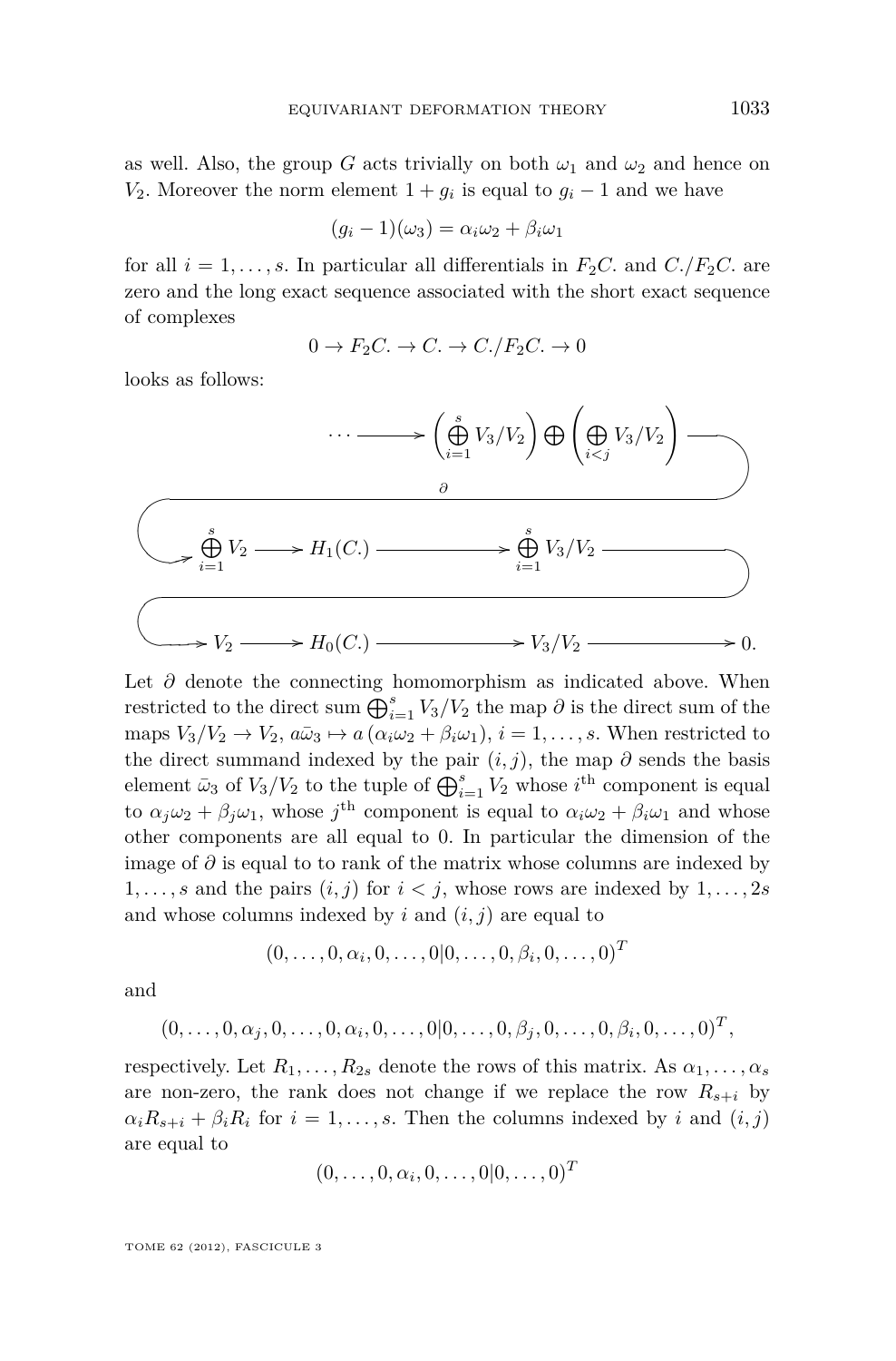and

$$
(0,\ldots,0,\alpha_j,0,\ldots,0,\alpha_i,0,\ldots,0)
$$
  

$$
0,\ldots,0,\alpha_i\beta_j+\alpha_j\beta_i,0,\ldots,0,\alpha_i\beta_j+\alpha_j\beta_i,0,\ldots,0)^T,
$$

respectively. In particular the (*s*×*s*)-submatrix in the lower left-hand corner is the zero matrix and the  $(s \times s)$ -submatrix in the upper left-hand corner is the diagonal matrix with diagonal entries  $\alpha_1, \ldots, \alpha_s$  and has rank *s*. If  $\beta$ is a *k*-multiple of  $\alpha$  the submatrix in the the lower right-hand corner is the zero-matrix as well (or in fact the empty matrix if  $s = 1$ ) and the rank of the total matrix is *s*. Otherwise, we claim that the rank of the submatrix in the lower right-hand corner is  $s - 1$ , so the rank of the total matrix is  $2s - 1$ . From the above long exact sequence we then obtain

$$
\dim_k H_0(G, V) - \dim_k H_1(G, V) = \dim_k H_0(C.) - \dim_k H_1(C.)
$$
  
=  $\dim_k V_3/V_2 + \dim_k V_2 - \dim_k \left(\bigoplus_{i=1}^s V_3/V_2\right) - \dim_k \text{coker}(\partial)$   
=  $\begin{cases} 1 + 2 - s - (2s - s) = 3 - 2s & \text{if } \beta = c\alpha \text{ for some } c \in k, \\ 1 + 2 - s - (2s - (2s - 1)) = 2 - s & \text{else,} \end{cases}$ 

as claimed above. Finally, to prove the above claim, we first observe that the rank of the submatrix in the lower right-hand corner is at most  $s - 1$ because the sum of all rows in this submatrix is the zero row. To prove that the rank is at least  $s - 1$  we will find  $s - 1$  columns of the submatrix that are linearly independent. To this end, let  $i_1 := 1$ ; as  $\beta$  is not a kmultiple of  $\alpha$ , i.e., as the vector  $(\beta_1, \ldots, \beta_s)$  is not a *k*-multiple of the vector  $(\alpha_1, \ldots, \alpha_s)$ , there exists  $i_2 \in \{2, \ldots, s\}$  such that  $\alpha_1 \beta_{i_2} + \alpha_{i_2} \beta_1 \neq 0;$ if  $\alpha_{i_2}\beta_i + \alpha_i\beta_{i_2} = 0$  for all  $i \in \{1, \ldots, s\} \setminus \{i_1, i_2\}$ , let  $i_3, \ldots, i_s$  run through all indices in  $\{1, ..., s\}\{i_1, i_2\}$ ; otherwise choose  $i_3 \in \{1, ..., s\}\{i_1, i_2\}$ such that  $\alpha_{i_2}\beta_{i_3} + \alpha_{i_3}\beta_{i_2} \neq 0$ ; continuing this way we end up with indices  $i_1, \ldots, i_s$  such that  $\{i_1, \ldots, i_s\} = \{1, \ldots, s\}$  and such that there exists an index  $l \in \{1, \ldots, s-1\}$  with the property that  $\alpha_{i_m} \beta_{i_{m+1}} + \alpha_{i_{m+1}} \beta_{i_m}$  is not equal to 0 for  $m = 1, \ldots, l$  and is equal to 0 for  $m = l + 1, \ldots, s - 1$ ; in particular we have  $\alpha_{i_l}\beta_{i_m} + \alpha_{i_m}\beta_{i_l} \neq 0$  as well for  $m = l + 1, \ldots, s - 1$ . We now consider the  $s-1$  pairs  $\widetilde{(i_1, i_2)}, \ldots, \widetilde{(i_{l-1}, i_l)}, \widetilde{(i_l, i_{l+1})}, \ldots, \widetilde{(i_l, i_s)}$  where the notation  $(i, j)$  stands for the pair  $(i, j)$  if  $i < j$  and for  $(j, i)$  else. Then the *s*−1 columns *C*1*, . . . , Cs*−<sup>1</sup> corresponding to these *s*−1 pairs are linearly independent: if we have  $a_1, \ldots, a_{s-1} \in k$  such that  $a_1C_1 + \ldots + a_{s-1}C_{s-1} =$ 0, then by successively looking at the  $i_1^{\text{th}}, \ldots, i_{l-1}^{\text{th}}$  component we see that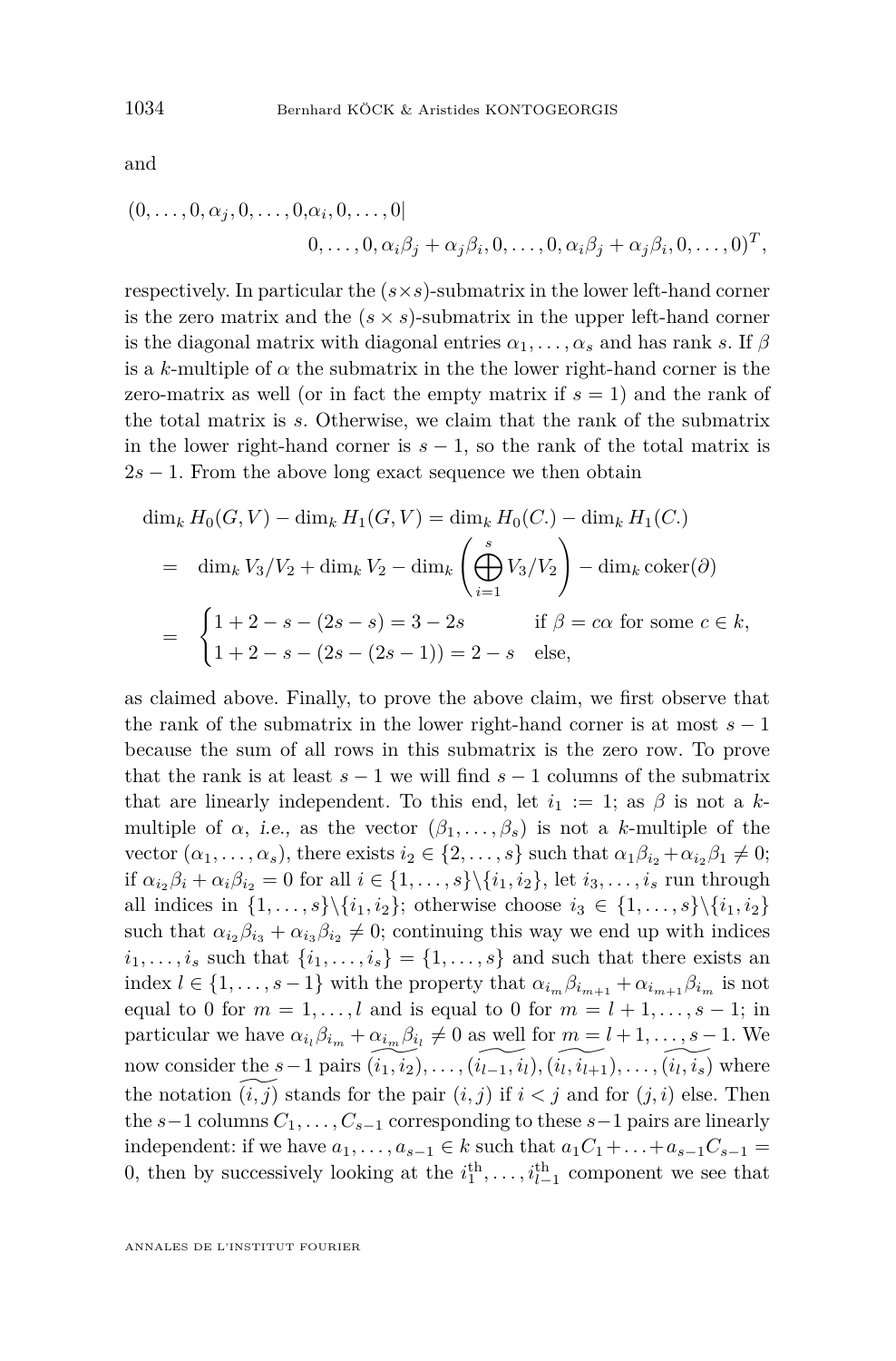<span id="page-21-0"></span> $a_1 = 0, \ldots, a_{l-1} = 0$  and by finally looking at the  $i_{l+1}^{\text{th}}, \ldots, i_s^{\text{th}}$  component we see that  $a_l = 0, \ldots, a_{s-1} = 0$ , as desired.

#### **4. The** *p***-rank representation.**

In this section we assume that  $p > 3$  and that  $\pi$  is not unramified. Let *D* be a *G*-invariant effective canonical divisor on *X*. We will see in Lemma [4.2](#page-22-0) below that such a divisor always exists. As the divisor *D* is canonical we have an isomorphism between the space

$$
H_D := H^0(X, \Omega_X(D))
$$

and the space  $H^0(X, \Omega_X^{\otimes 2})$ , this paper's main object of study. As *D* is effective we furthermore have the decomposition

$$
H_D=H_D^{\rm s}\oplus H_D^{\rm n}
$$

where  $H_D^{\rm s}$  and  $H_D^{\rm n}$  are the spaces of semisimple and nilpotent differentials with respect to the Cartier operator on  $H_D$ , see [\[13\]](#page-29-0), [\[20\]](#page-29-0) or [\[22\]](#page-29-0). Note that this decomposition depends on the actual divisor *D* rather than just on its equivalence class; this will become apparent in Theorem [4.3](#page-24-0) below, for instance. We therefore work with the notation  $H_D$  rather than with  $H^0(X, \Omega_X^{\otimes 2})$  in this section.

Since *D* is *G*-invariant the above decomposition is a decomposition of  $k[G]$ -modules. While little seems to be known about the  $k[G]$ -module  $H_D^n$ , the  $k[G]$ -module  $H_D^s$  has been studied by various authors ([\[2\]](#page-28-0), [\[13\]](#page-29-0), [\[20\]](#page-29-0)) and is called the *p*-rank representation. As *G* is a *p*-group the only irreducible  $k[G]$ -module is the trivial representation *k* and has projective cover  $k[G]$ [\[17,](#page-29-0) 15.6]. We conclude that

$$
H_D^s \cong \mathrm{core}(H_D^s) \oplus k[G]^{b(G,D,k)}
$$

where  $\text{core}(H_D^s)$  denotes the direct sum of non-projective indecomposable summands of  $H_D^s$  (see [\[20,](#page-29-0) Definition 2.3]) and  $b(G, D, k)$  is called the Borne invariant corresponding to *G*, *D* and the trivial representation *k* (see [\[20,](#page-29-0) Definition 5.1]). The goal of this section is to compute the multiplicity  $b(G, D, k)$  when we impose further conditions on the divisor *D*, see Theorem [4.3](#page-24-0) below. Via the isomorphisms  $H_D \cong H^0(X, \Omega^{\otimes 2})$  and  $H^0(X, \Omega^{\otimes 2})_G \cong H^1(G, \mathcal{T}_X)$ , Theorem [4.3](#page-24-0) gives us some information on the space  $H^1(G, \mathcal{T}_X)$ , see Corollary [4.4](#page-24-0) below, or can be used to derive some information on the nilpotent part  $H_D^n$  if the  $k[G]$ -module structure of  $H^0(X, \Omega_X^{\otimes 2})$  is known, see Corollary [4.5.](#page-25-0)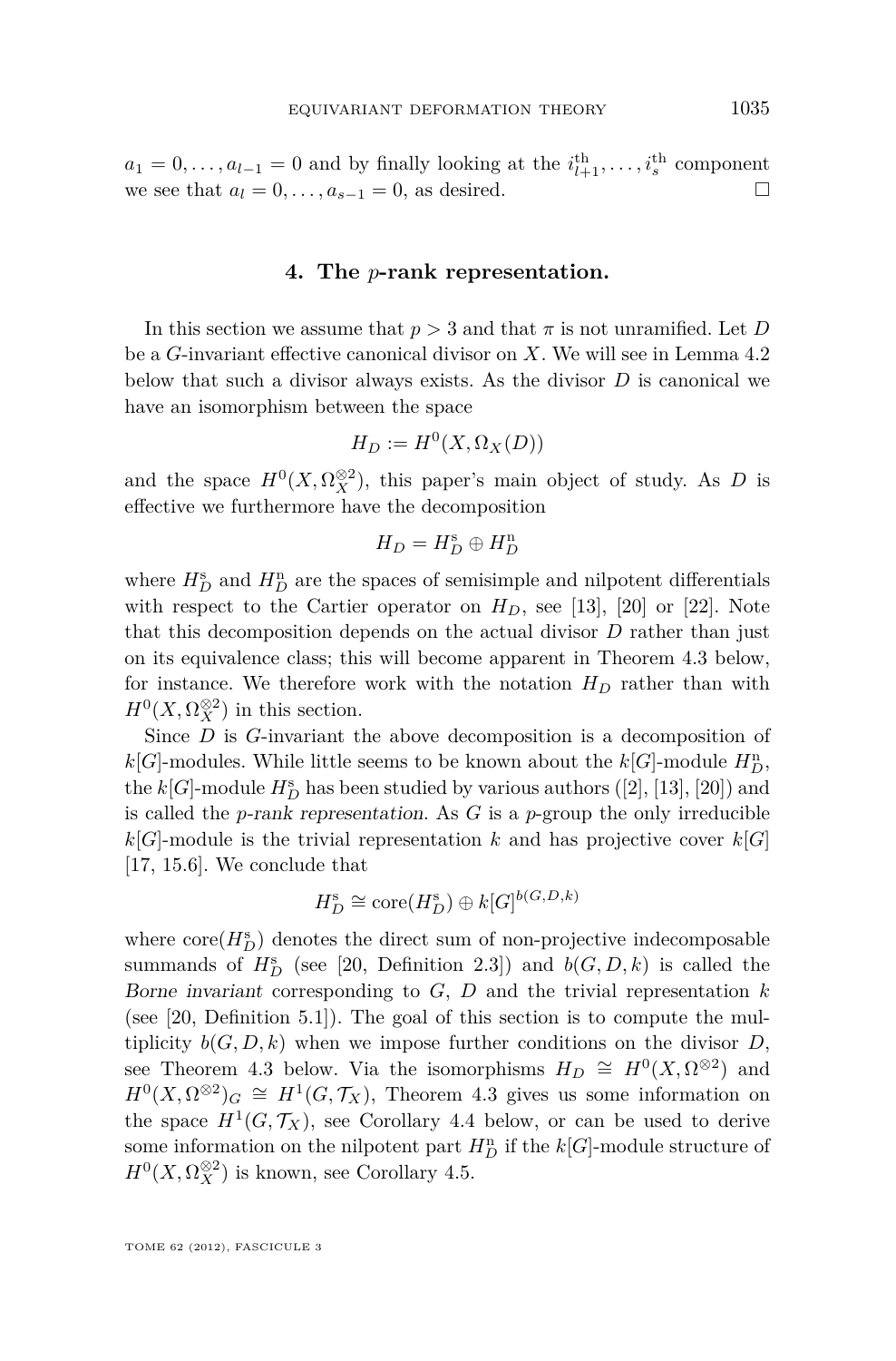<span id="page-22-0"></span>We begin with the following lemma which is of independent interest and which we therefore formulate in a way that is independent from the context of this paper.

LEMMA  $4.1.$  — Let  $Z$  be a connected smooth projective curve of genus at least 1 over an algebraically closed field *k*, and let *S* be a finite set of points on *Z*. Then there exists a global non-zero holomorphic differential on *Z* such that none of its zeroes belongs to *S*.

Proof.  $\overline{\phantom{a}}$  If  $g_Z = 1$  then every non-zero holomorphic differential on Z is non-vanishing [\[19,](#page-29-0) III Proposition 1.5], and the result is obvious in this case.

We therefore may and will assume that  $q_Z \geq 2$ . We will prove Lemma 4.1 by induction on  $r := |S|$ . The case  $r = 0$  is trivial. So let  $r \geq 1$  and let  $P \in S$ .

For the base step  $r = 1$  we need to show that

$$
\dim_k H^0(Z, \Omega_Z) > \dim_k H^0(Z, \Omega_Z(-[P])).
$$

By the Riemann-Roch theorem [\[7,](#page-28-0) Theorem IV 1.3] the right-hand side is equal to

$$
(2g_Z - 2 - 1) + 1 - g_Z + l([P]) = g_Z - 2 + l([P]) = g_Z - 1
$$

because 1 is a gap number in the sense of the Weierstrass Gap Theorem [\[21,](#page-29-0) Theorem I.6.8] since  $g_Z \geq 2$ . Since the left-hand side is equal to  $g_Z$ this proves the base step  $r = 1$ .

We now prove the inductive step. By the inductive hypothesis there exists a global non-zero holomorphic differential  $\omega$  on  $Z$  such that none of its zeroes belongs to  $S\backslash\{P\}$ . Furthermore, by the case  $r=1$  there exists a global non-zero holomorphic differential  $\phi$  on  $Z$  that does not vanish at  $P$ . So for each  $Q \in S$  at least one of the two differentials  $\omega$ ,  $\phi$  does not vanish at *Q*. Hence the sets

$$
\{(\lambda,\mu)\in k^2:\lambda\omega+\mu\phi\text{ vanishes at }Q\},\quad Q\in S,
$$

are one-dimensional subspaces of *k* 2 . Since *k* is infinite we can avoid these finitely many lines and hence find a pair  $(\lambda, \mu) \in k^2$  such that none of the zeroes of  $\lambda \omega + \mu \phi$  belongs to *S*.

For the following lemma we recall that the divisor of any non-zero mero-morphic differential is a canonical divisor [\[21,](#page-29-0) I.5.11].

Lemma 4.2. — There exists a *G*-invariant effective canonical divisor *D* on *X* whose support contains  $X_{\text{ram}}$ . Moreover, if  $g_Y = 0$ , we may choose *D* in such a way so that its support is equal to  $X_{\text{ram}}$  and, if  $g_Y \geq 1$ , we may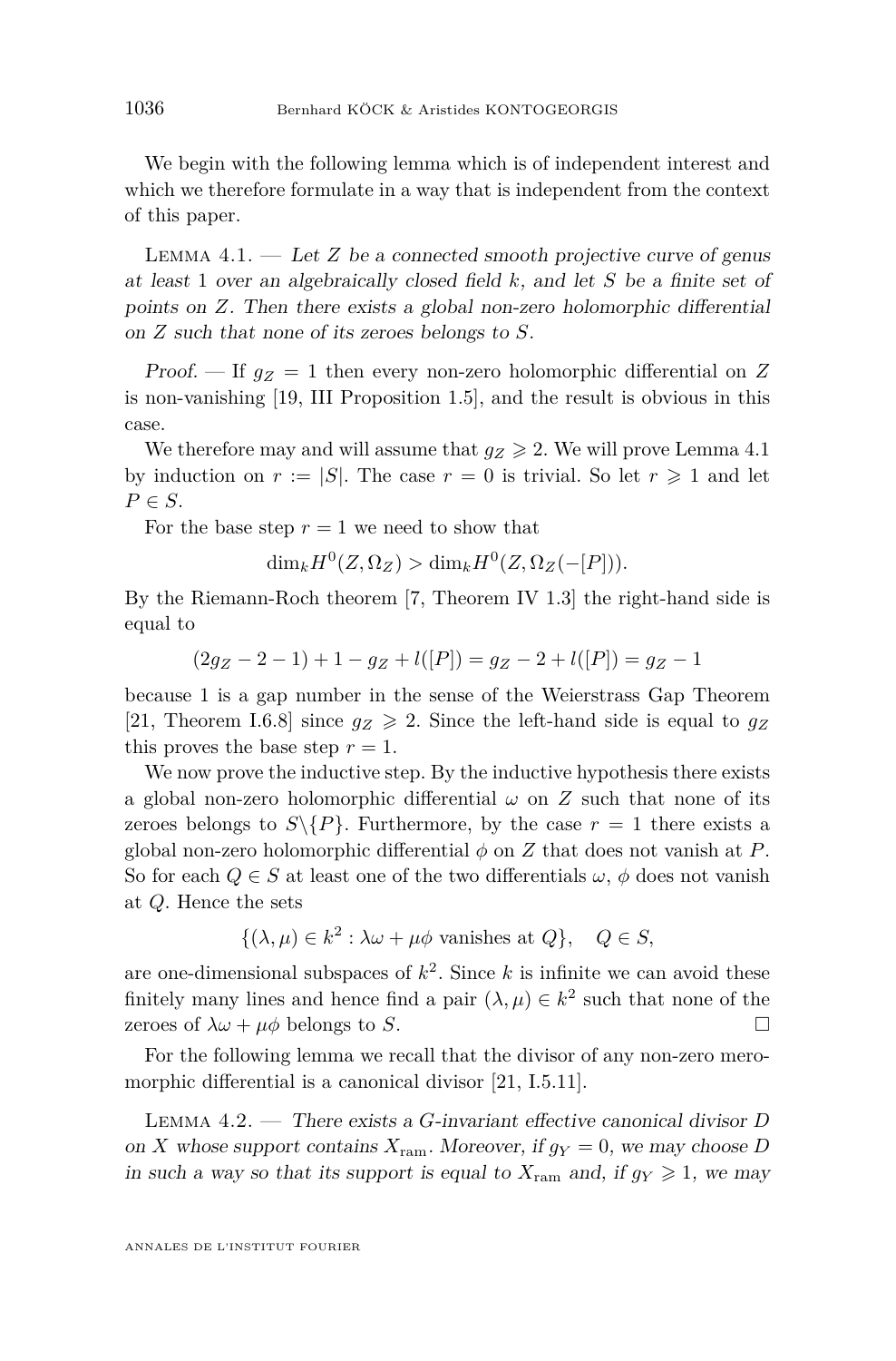choose *D* of the form  $D = \text{div}(\pi^*\phi)$  where  $\phi$  is a non-zero holomorphic differential on *Y* whose zeroes do not belong to  $Y_{\text{ram}}$ .

Proof. — If  $\phi$  is a non-zero meromorphic differential on *Y* then  $\pi^*\phi$ is a non-zero *G*-invariant meromorphic differential on *X* and its divisor  $div(\pi^*\phi)$  is hence a *G*-invariant canonical divisor on *X*. Furthermore we have

$$
\operatorname{div}(\pi^*\phi) = \pi^* \operatorname{div}(\phi) + R
$$

by [\[21,](#page-29-0) Theorem 3.4.6]. We will choose  $\phi$  in such a way so that  $D = \text{div}(\pi^*\phi)$ is also effective and its support contains *X*ram.

If  $g_Y > 0$ , then by Lemma [4.1](#page-22-0) there exists a non-zero global holomorphic differential  $\phi$  on *Y* whose zeroes do not belong to  $Y_{\text{ram}}$ . Then  $D = \text{div}(\pi^*\phi)$ is certainly effective and its support contains  $X_{\text{ram}}$ . If  $g_Y = 0$  and  $r = 1$ , we select a generator *x* of the function field  $K(Y)$  of  $Y \cong \mathbb{P}^1_k$  such that  $dx = -2[\pi(P_1)]$  and put  $\phi := dx$ . Then we have

 $\operatorname{div}(\pi^*\phi) = \pi^* \operatorname{div}(\phi) + R$ 

$$
= -2e_0(P_1)\sum_{P \in GP_1} [P] + R = \left(-2 + \sum_{i=2}^{\infty} (e_i(P_1) - 1)\right) \sum_{P \in GP_1} [P].
$$

The Riemann-Hurwitz formula

$$
2g_X - 2 = -2|G| + \sum_{P \in GP_1} d(P_1)
$$

[\[7,](#page-28-0) Corollary IV 2.4] together with the assumption that  $g_X \geq 2$  tells us that *π* is not weakly ramified. Hence the coefficient  $-2 + \sum_{i=2}^{\infty} (e_i(P_1) - 1)$ is positive because  $p > 3$ . Thus the divisor  $D = \text{div}(\pi^* \phi)$  is effective and its support is equal to  $X_{\text{ram}}$ , as desired. If  $g_Y = 0$  and  $r \geq 2$  we select a generator *x* of  $K(Y)$  such that  $x(\pi(P_1)) \neq \infty$  and  $x(\pi(P_2)) \neq \infty$  and put  $\phi = \frac{dx}{(x - x(\pi(P_1)))(x - x(\pi(P_2)))}$ . Then we have

$$
div(\phi) = -[\pi(P_1)] - [\pi(P_2)]
$$

and hence

$$
\operatorname{div}(\pi^*\phi) = -e_0(P_1) \sum_{P \in GP_1} [P] - e_0(P_2) \sum_{P \in GP_2} [P] + \sum_{j=1}^r \sum_{P \in GP_j} d(P_j)[P]
$$
  
= 
$$
\sum_{j=1}^2 \left(-1 + \sum_{i=1}^\infty (e_i(P_j) - 1) \right) \sum_{P \in GP_j} [P] + \sum_{j=3}^r \sum_{P \in GP_j} d(P_j)[P].
$$

Again we see that  $D = \text{div}(\pi^* \phi)$  is effective and its support is equal to  $X_{\text{ram}}$ , as desired.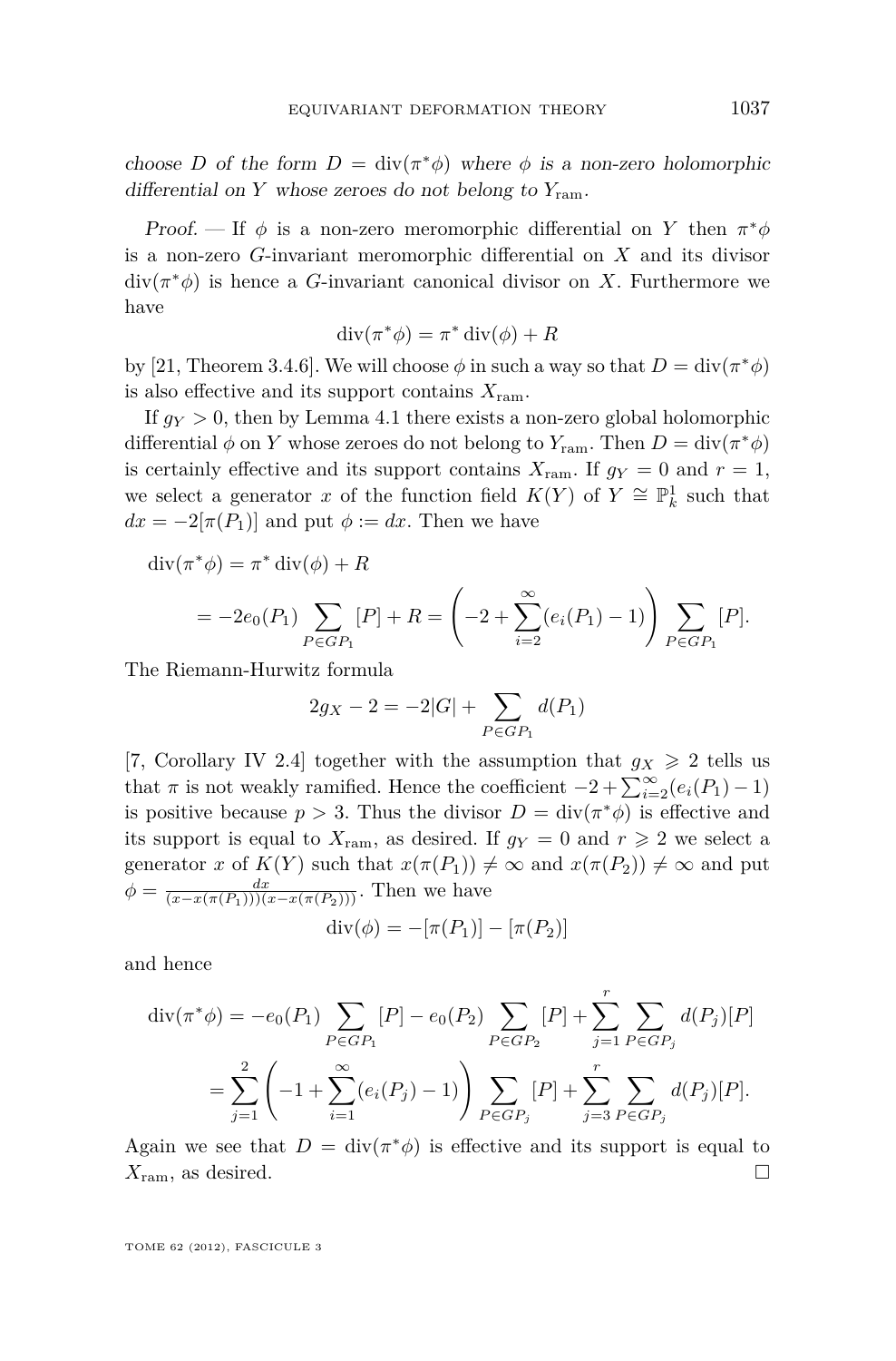<span id="page-24-0"></span>Let  $\gamma_X$  and  $\gamma_Y$  denote the *p*-ranks of *X* and *Y*, respectively. Furthermore, we recall that  $E_{\text{red}}$  denotes the reduced divisor for any effective divisor  $E$ .

THEOREM 4.3. — Let *D* be a *G*-invariant effective canonical divisor on *X* as in Lemma [4.2.](#page-22-0) Then the  $k[G]$ -module  $H_D^s$  is free of rank

$$
b(G, D, k) = \begin{cases} \gamma_Y - 1 + r & \text{if } g_Y = 0\\ \gamma_Y - 1 + r + \deg(\text{div}(\phi)_{\text{red}}) & \text{if } g_Y \ge 1. \end{cases}
$$

*Proof.* — By [\[22,](#page-29-0) Lemma 2.5], the  $k[G]$ -module  $H_D^s$  is the same as  $H_{D_{red}}^s$ . Furthermore, if *S* is any nonempty set of *Y* containing  $Y_{\text{ram}}$  and *E* is the effective reduced *G*-invariant divisor on *X* corresponding to  $\pi^{-1}(S)$ , then the semisimple part of  $H^0(X, \Omega_X(E))$  is a free  $k[G]$ -module of rank  $\gamma_Y - 1 + |S|$  by a theorem of Nakajima [\[13,](#page-29-0) Theorem 1]. As

$$
D_{\text{red}} = \begin{cases} R_{\text{red}} & \text{if } g_Y = 0\\ \text{div}(\pi^* \phi)_{\text{red}} = (\pi^* \text{div}(\phi))_{\text{red}} + R_{\text{red}} & \text{if } g_Y \ge 1, \end{cases}
$$

the divisor  $D_{\text{red}}$  corresponds to

$$
\begin{cases}\nX_{\text{ram}} = \pi^{-1}(Y_{\text{ram}}) & \text{if } g_Y = 0 \\
\pi^{-1}(\text{supp}(\text{div}(\phi))) \sqcup X_{\text{ram}} = \pi^{-1}(\text{supp}(\text{div}(\phi)) \sqcup Y_{\text{ram}}) & \text{if } g_Y \ge 1\n\end{cases}
$$

and Theorem 4.3 follows from [\[13,](#page-29-0) Theorem 1].  $\Box$ 

Theorem 4.3 has the following possible applications. Firstly, if the dimension  $\dim_k(H_D^{\rm n})_G$  and, in the case  $g_Y \geq 1$ , also the degree  $\deg(\text{div}(\phi)_{\text{red}})$ can be computed, we can also compute the dimension  $\dim_k H^1(G, \mathcal{T}_X) =$  $\dim_k H^0(X, \Omega_X^{\otimes 2})$ *G* of the tangent space of the deformation functor associated with *G* acting on *X*:

COROLLARY  $4.4.$  — Let *D* be as in Theorem 4.3. Then we have

$$
\dim_k H^0(X, \Omega_X^{\otimes 2})_G
$$
  
= 
$$
\begin{cases} \dim_k (H_D^n)_G + \gamma_Y - 1 + r & \text{if } g_Y = 0 \\ \dim_k (H_D^n)_G + \gamma_Y - 1 + r + \deg(\operatorname{div}(\phi)_{\text{red}}) & \text{if } g_Y \ge 1. \end{cases}
$$

Proof. — Obvious. □

For the second application we first introduce the following definition. If a  $k[G]$ -module M is isomorphic to a direct sum  $\bigoplus_{i=1}^{l} M_i^{\oplus m_i}$  for some pairwise non-isomorphic indecomposable  $k[G]$ -modules  $M_1, \ldots, M_l$  and some natural numbers  $m_1, \ldots, m_l$ , we call  $m_i$  the multiplicity of  $M_i$  in  $M$ . In cases the multiplicity  $m_{k[G]}$  of the regular representation  $k[G]$  in the  $k[G]$ module  $H^0(X, \Omega_X^{\otimes 2})$  is known, we can also compute the multiplicity  $n_{k[G]}$ of  $k[G]$  in the nilpotent part  $H_D^n$ :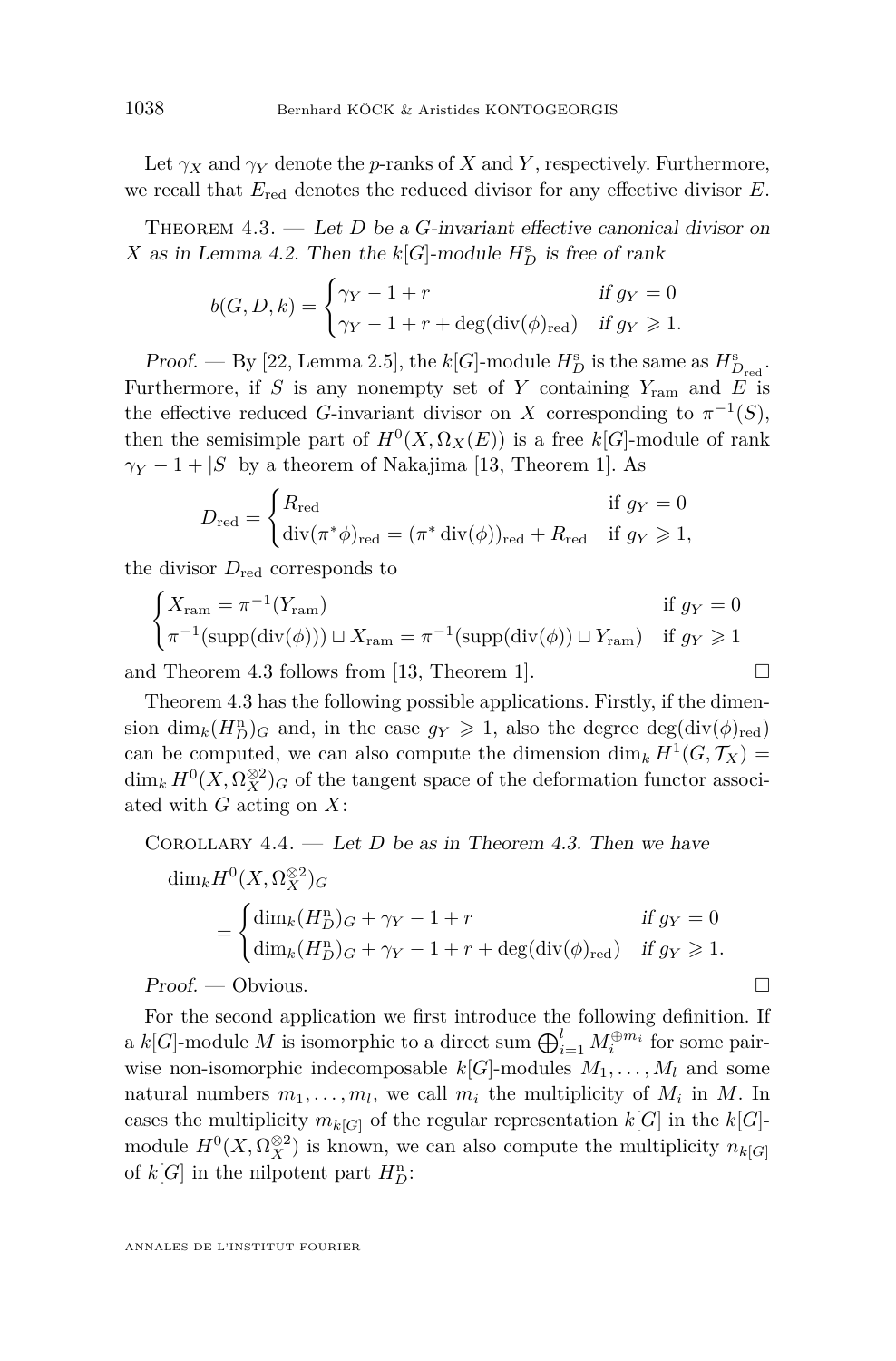<span id="page-25-0"></span>COROLLARY  $4.5.$  — Let *D* be as in Theorem [4.3.](#page-24-0) Then we have

$$
n_{k[G]} = m_{k[G]} - \begin{cases} \gamma_Y - 1 + r & \text{if } g_Y = 0\\ \gamma_Y - 1 + r + \deg(\text{div}(\phi)_{\text{red}}) & \text{if } g_Y \ge 1. \end{cases}
$$

Proof. — Obvious.

A formula for  $m_{k[G]}$  is known if *G* is cyclic [\[3,](#page-28-0) Theorem 7.23] or if *G* is elementary abelian [\[8,](#page-28-0) Section 3]. For instance, if *G* is cyclic of order *p*, we can derive from [\[14,](#page-29-0) Theorem 1] that

$$
m_{k[G]} = 3g_Y - 3 + \sum_{j=1}^{r} \left\lfloor \frac{(N_j + 2)(p-1)}{p} \right\rfloor
$$

where  $N_i$  is the highest (and single) jump in the lower ramification filtration of  $G(P_i)$ .

#### **5. Appendix**

This appendix gives an account of a structure theorem for finite weakly ramified Galois extensions of local fields of positive characteristic *p* in the case the Galois group is a *p*-group, see Proposition [5.2](#page-26-0) below. This structure theorem is used at the end of the proof of Proposition [3.4](#page-10-0) in the main part of this paper, but only in the case  $p = 2$ . It appears as (part of) Proposition 1.4 in [\[4\]](#page-28-0) and Proposition 1.18 in [\[5\]](#page-28-0); in this appendix we give a self-contained and elementary proof. It implies a very explicit and simple description of the action of the Galois group on a local parameter, see Proposition [5.2.](#page-26-0) In the situation of Section [3](#page-9-0) of the main part of this paper we finally derive a certain feature of pole numbers, if  $p = 2$ , see Corollary [5.3.](#page-26-0)

Let *K* be a local field of characteristic  $p > 0$ ; *i.e.*, the field *K* is complete with respect to a discrete valuation  $v_K : K^\times \to \mathbb{Z}$  and its residue field k is perfect; we assume that *k* is contained in *K*.

We begin with the following folklore lemma. A proof can be found in the online version http://arxiv.org/abs/1104.3539 of this paper. In the geometric context a proof can be found in [\[14,](#page-29-0) Lemma 1].

LEMMA 5.1. — Let  $L/K$  be a totally ramified Galois extension of degree p. Then there exists an element  $y \in L$  whose valuation is coprime to p and negative, say  $-m$ , such that  $y^p - y \in K$  and  $L = K(y)$ . The greatest integer *M* such that the higher ramification group  $G_M$  of  $L/K$  does not vanish is then equal to *m*.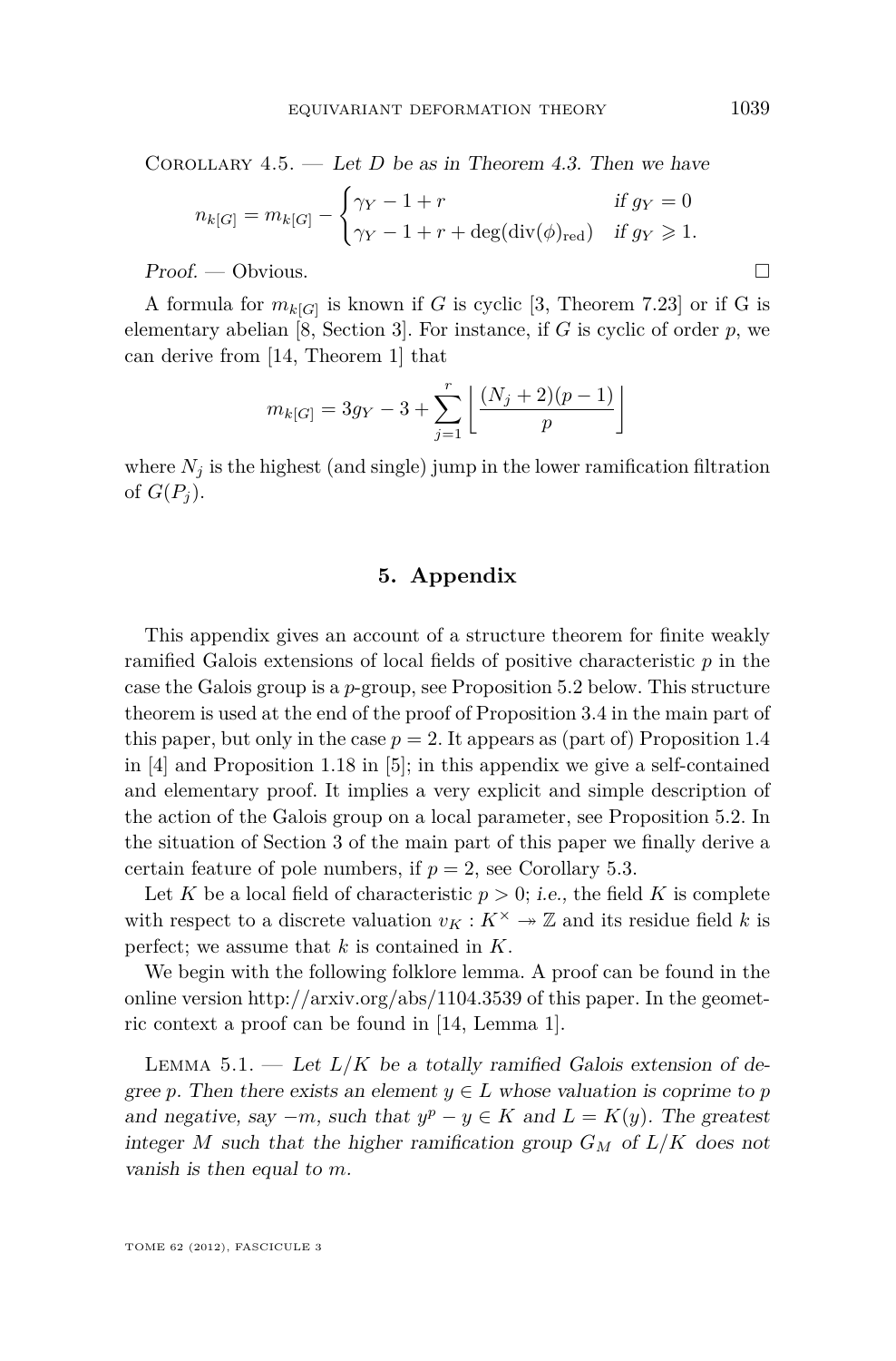<span id="page-26-0"></span>PROPOSITION  $5.2.$  — Let  $L/K$  be a finite weakly ramified Galois extension of local fields such that the residue field *k* of *K* is algebraically closed and the Galois group *G* is a *p*-group. Then there exist  $t_0 \in K$ ,  $t_1, \ldots, t_n \in L$ and  $c_1, \ldots, c_{n-1} \in k^\times$  such that  $L = K(t_1, \ldots, t_n)$ ,  $t := t_n$  is a local parameter of *L*,  $t_1^{-p} - t_1^{-1} = t_0^{-1}$  and  $t_i^{-p} - t_i^{-1} = c_{i-1} t_{i-1}^{-1}$  for  $i = 2, ..., n$ . Furthermore for each  $g \in G$  there is an  $a \in k$  (depending on *g*) such that

$$
g(t) = \frac{t}{1 - at} = t(1 + at + a^2t^2 + \ldots).
$$

Proof. — As  $L/K$  is weakly ramified, the Galois group G is in fact an elementary abelian *p*-group, *i.e.*,  $G = C_1 \times \ldots \times C_n$  for some subgroups  $C_1, \ldots, C_n$  of *G* of order *p*. We proceed by induction on *n*. If  $n = 0$  there is nothing to prove. So let  $n \geq 1$ . We write just *C* for  $C_n$ . By the inductive hypothesis there exist  $c_1, \ldots, c_{n-2} \in k^\times$ ,  $t_0 \in K$  and  $t_1, \ldots, t_{n-1}$  in the fixed field  $L^C$  such that  $L^C = K(t_1, \ldots, t_{n-1})$ , the element  $t_{n-1}$  is a local parameter of  $L^C$ ,  $t_1^{-p} - t_1^{-1} = t_0$  and  $t_i^{-p} - t_i^{-1} = c_{i-1} t_{i-1}^{-1}$  for  $i = 2, ..., n-1$ . By Lemma [5.1](#page-25-0) there exist local parameters *s* and *t* of *L <sup>C</sup>* and *L*, respectively, such that  $L = L^C(t)$  and  $t^{-p} - t^{-1} = s^{-1}$ . If  $n = 1$  we redefine  $t_0$ to be equal to *s* and put  $t_1 := t$ . If  $n > 1$  we write  $s^{-1} = c_{n-1}t_{n-1}^{-1} + e$ for some  $c_{n-1} \in k^{\times}$  and some *e* in the valuation ring  $\mathcal{O}_{L^C}$  of  $L^C$ . As *k* is algebraically closed and  $\mathcal{O}_{L^C}$  is Henselian we can find  $f \in \mathcal{O}_{L^C}$  such that  $f^p - f = e$ . We finally define  $t_n$  to be the inverse of  $t^{-1} - f$  and obtain  $t_n^{-p} - t_n^{-1} = (t^{-p} - t^{-1}) - (f^p - f) = c_{n-1} t_{n-1}^{-1}$ , as desired. To prove the last assertion we fix  $g \in G$ . By the inductive hypothesis there exists  $b \in k$ such that  $g(t_{n-1}) = \frac{t_{n-1}}{1 - bt_{n-1}}$ , *i.e.*,  $g(t_{n-1}^{-1}) = t_{n-1}^{-1} - b$ . Then we have

$$
g(t^{-1})^p - g(t^{-1}) = g(t_n^{-p} - t_n^{-1}) = g(c_{n-1}t_{n-1}^{-1}) = c_{n-1}t_{n-1}^{-1} - c_{n-1}b.
$$

Hence we have  $g(t^{-1}) = t^{-1} - a$ , *i.e.*,  $g(t) = \frac{t}{1 - at}$ , for some Artin-Schreier root *a* of  $c_{n-1}b$ , as desired.

We now return to the situation considered in the main part of this paper. We recall that a natural number *m* is called a pole number at a point  $P \in X$ if there exists a meromorphic function *f* on *X* whose pole order at *P* is *m* and which is holomorphic everywhere else. The Riemann-Roch theorem (see [\[7,](#page-28-0) Theorem IV 1.3]) implies that every integer  $m > 2g_X - 2$  is a pole number, see also [\[21,](#page-29-0) Proposition 1.6.6].

COROLLARY 5.3. — Suppose that  $p = 2$  and that  $\pi : X \to Y$  is weakly ramified. Let  $P \in X_{\text{ram}}$  such that  $G(P)$  is not cyclic. Then the smallest odd pole number *m* at *P* is congruent to 1 modulo 4 and  $m - 1$  is a pole number as well.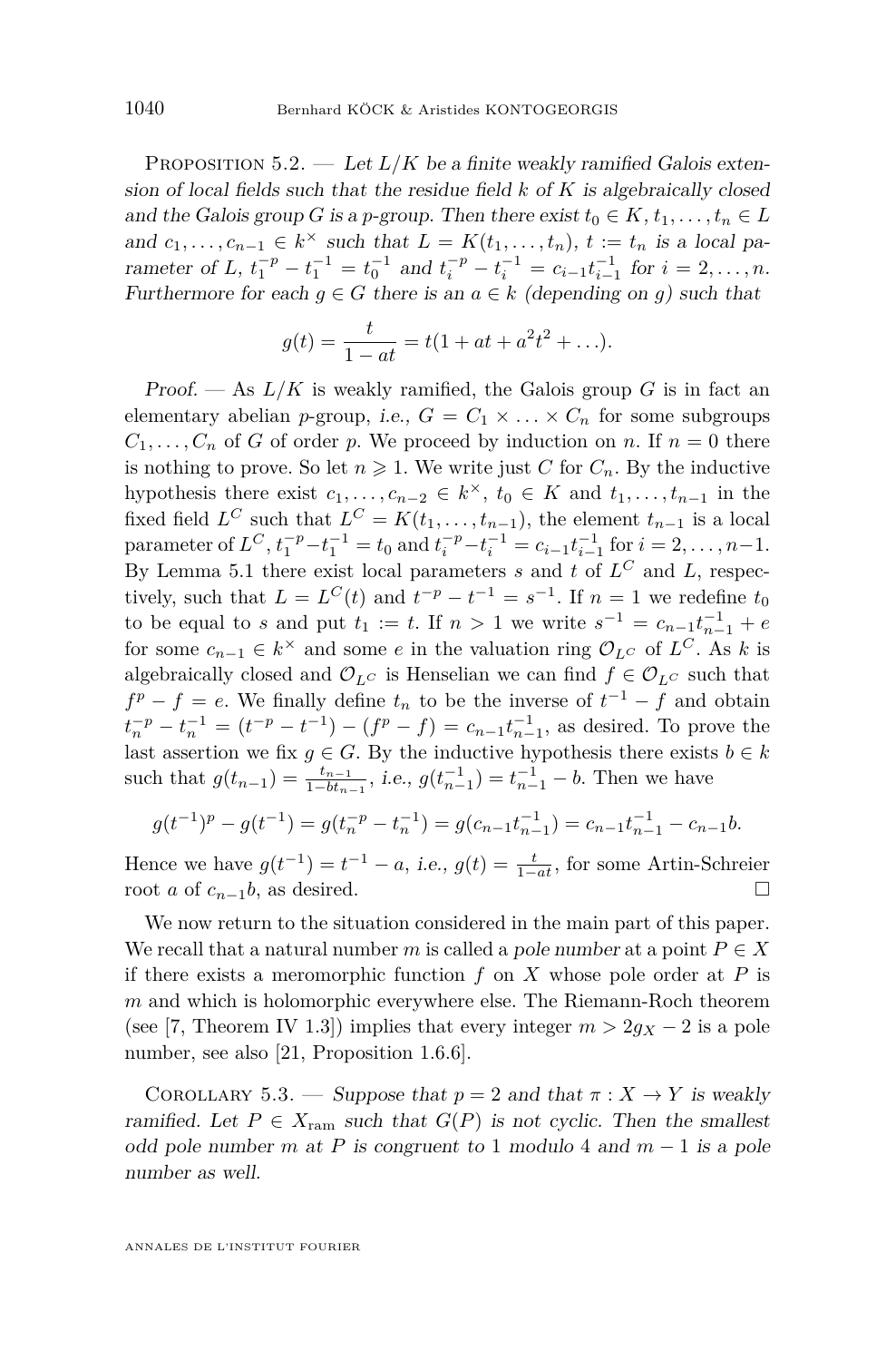<span id="page-27-0"></span>The following proof is a refinement of some arguments given in [\[12\]](#page-29-0).

Proof. — Let  $\hat{\mathcal{O}}_{X,P}$  denote the completion of the local ring  $\mathcal{O}_{X,P}$  at *P*. Let  $t \in \hat{\mathcal{O}}_{X,P}$  be a local parameter at *P* and let the maps  $\alpha$  and  $\beta$  from  $G(P)$  to  $k$  be defined by the congruences

$$
g(t) \equiv t + \alpha(g)t^2 + \beta(g)t^3 \mod (t^4),
$$

 $g \in G(P)$ . We recall that  $\alpha$  is a monomorphism, see the proof of Proposition [3.6.](#page-11-0) We first observe that changing the local parameter *t* by multiplication with a unit  $u \in \hat{\mathcal{O}}_{X,P}^{\times}$  amounts to multiplying  $\alpha$  and  $\beta$  with  $\bar{u}^{-1}$ and  $\bar{u}^{-2}$ , respectively, where  $\bar{u}$  denotes the residue class of *u* in  $k^{\times}$ . From Proposition [5.2](#page-26-0) we therefore conclude that  $\beta = \alpha^2$  no matter which local parameter *t* we choose. We will prove below that we can choose *t* in such a way that  $\beta = \frac{m+1}{2}\alpha^2 + c\alpha$  for some constant  $c \in k$ . As  $G(P)$  is not cyclic we therefore obtain  $\frac{m+1}{2} = 1$  in  $\mathbb{F}_2$  (and  $c = 0$ ), *i.e.*, *m* is congruent to 1 modulo 4, as stated.

Let *f* be a function in  $H^0(X, \mathcal{O}_X(m[P]))$  whose pole order at *P* is *m*. Then the function  $f^{-1}$  has a zero at *P* of order *m*. As  $\hat{\mathcal{O}}_{X,P}$  is Henselian and *m* is odd there exists an  $m^{\text{th}}$  root *t* of  $f^{-1}$  in  $\hat{\mathcal{O}}_{X,P}$ . Obviously, *t* is a local parameter at *P*. Let  $m > m_1 > ... > m_s = 0$  be the sequence of pole numbers at *P* smaller than *m*. Note that  $m_1, \ldots, m_s$  are even by assumption. Let  $f_1, f_2, \ldots, f_s$  be functions in  $H^0(X, \mathcal{O}_X(m[P]))$  of pole orders  $m_1, \ldots, m_s$ , respectively. Then there exist some units  $u_1, \ldots, u_s \in$  $\hat{O}_{X,P}^{\times}$  such that  $f_1 = \frac{u_1}{t^{m_1}}, \ldots, f_s = \frac{u_s}{t^{m_s}}$ ; without loss of generality we may assume that  $\bar{u}_1 = \ldots = \bar{u}_s = 1$  in  $k^\times$ . As  $m[P]$  is a  $G(P)$ -invariant divisor and  $f, f_1, \ldots, f_s$  form a basis of  $H^0(X, \mathcal{O}_X([m])$  (see [\[21,](#page-29-0) p. 34]), there exist maps  $c_0, \ldots, c_s$  from  $G(P)$  to  $k$  such that

$$
g(f) = c_0(g)f + c_1(g)f_1 + \ldots + c_s(g)f_s
$$

for all  $g \in G(P)$ ; *i.e.*, we have

(5.1) 
$$
g\left(\frac{1}{t^m}\right) = g(f) = \frac{c_0(g)}{t^m} + \frac{c_1(g)u_1}{t^{m_1}} + \frac{c_2(g)u_2}{t^{m_2}} + \ldots + \frac{c_s(g)u_s}{t^{m_s}}.
$$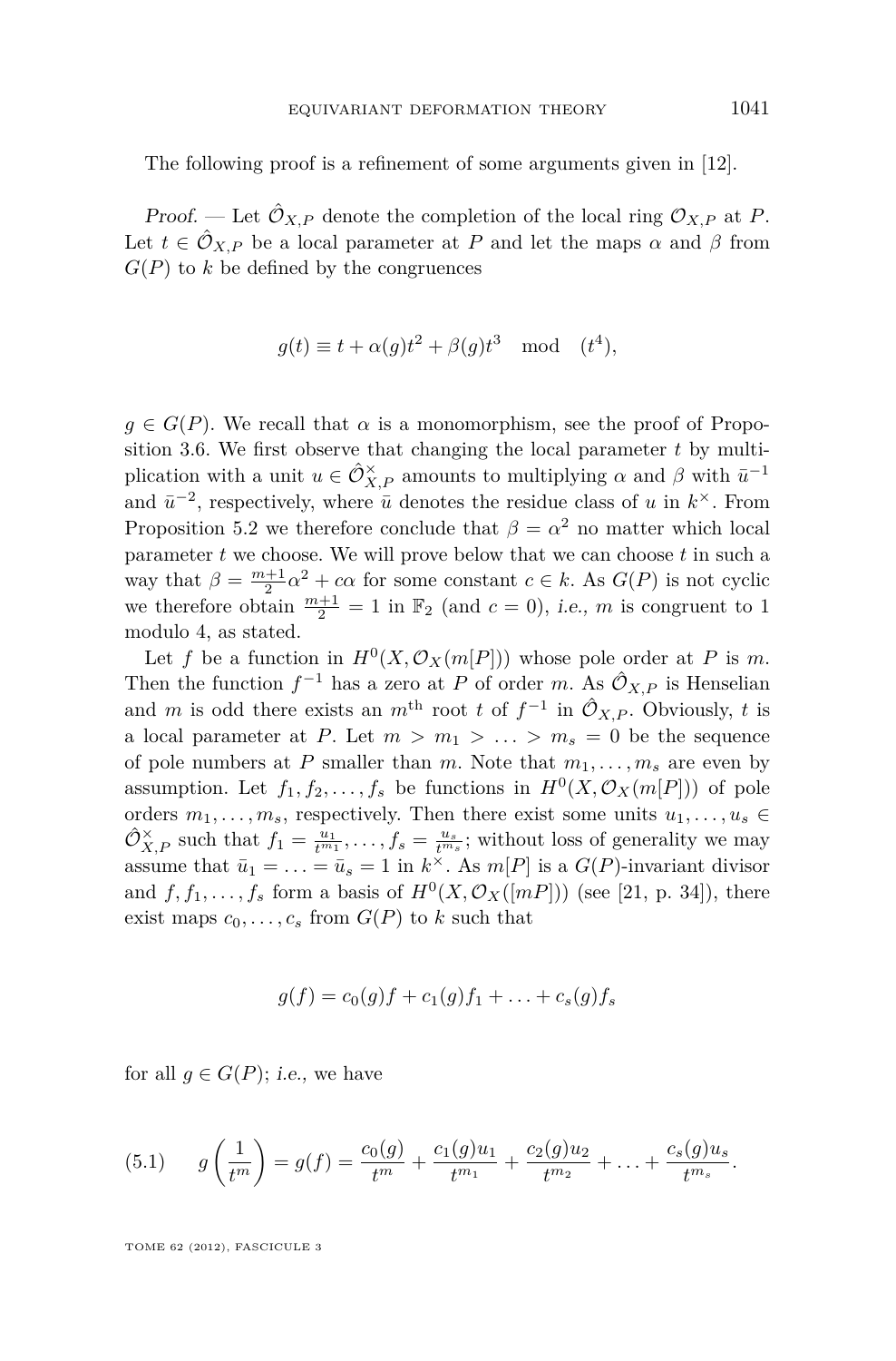<span id="page-28-0"></span>On the other hand, using the geometric series and the binomial theorem we derive the following congruence for each  $q \in G(P)$ :

$$
g\left(\frac{1}{t^m}\right) = g(t)^{-m}
$$
  
\n
$$
\equiv t^{-m} (1 + \alpha(g)t + \beta(g)t^2)^{-m}
$$
  
\n
$$
\equiv t^{-m} (1 - \alpha(g)t - \beta(g)t^2 + \alpha^2(g)t^2)^m
$$
  
\n
$$
\equiv t^{-m} \left(1 + m\left(-\alpha(g)t - \beta(g)t^2 + \alpha^2(g)t^2\right) + {m \choose 2} \alpha^2(g)t^2\right)
$$
  
\n
$$
\equiv \frac{1}{t^m} + \frac{-m\alpha(g)}{t^{m-1}} + \frac{-m\beta(g) + {m+1 \choose 2} \alpha^2(g)}{t^{m-2}} \mod \left(\frac{1}{t^{m-3}}\right).
$$

Let  $c \in k$  be defined by the congruence  $u_1 \equiv 1 + ct \mod (t^2)$ . By comparing the coefficients in [\(5.1\)](#page-27-0) with the coefficients in this latter congruence we obtain the following equalities for each  $g \in G(P)$ :  $c_0(g) = 1$ ;  $m_1 = m-1$ (because  $G(P)$  is non-trivial and  $\alpha$  is injective) and  $c_1(g) = -m\alpha(g);$  $c_1(g)c = -m\beta(g) + {m+1 \choose 2}\alpha^2(g)$  (because  $m_s < \dots < m_2 < m-2$ ). Now replacing  $c_1(g)$  with  $-m\alpha(g)$  in the latter equation and dividing by *m* we obtain the desired equations

$$
\beta(g) = \frac{m+1}{2}\alpha^2(g) + c\alpha(g), \quad g \in G(P).
$$

As  $m-1 = m_1$ , we have also proved that  $m-1$  is a pole number.

#### BIBLIOGRAPHY

- [1] J. Bertin & A. Mézard, "Déformations formelles des revêtements sauvagement ramifiés de courbes algébriques", Invent. Math. **141** (2000), no. 1, p. 195-238.
- [2] N. Borne, "A relative Shafarevich theorem", Math. Z. **248** (2004), no. 2, p. 351-367.
- [3] ——— , "Cohomology of *G*-sheaves in positive characteristic", Adv. Math. **201** (2006), no. 2, p. 454-515.
- [4] G. Cornelissen & F. Kato, "Equivariant deformation of Mumford curves and of ordinary curves in positive characteristic", Duke Math. J. **116** (2003), no. 3, p. 431-470.
- [5] ——— , "Zur Entartung schwach verzweigter Gruppenoperationen auf Kurven", J. Reine Angew. Math. **589** (2005), p. 201-236.
- [6] H. M. Farkas & I. Kra, Riemann surfaces, Graduate Texts in Mathematics, vol. 71, Springer-Verlag, New York, 1980, xi+337 pages.
- [7] R. Hartshorne, Algebraic geometry, Graduate Texts in Mathematics, no. 52, Springer-Verlag, New York, 1977, xvi+496 pages.
- [8] S. Karanikolopoulos, "On holomorphic polydifferentials in positive characteristic", to appear in Math. Nachr., 25pp, 2010, arXiv:0905.1196v2.
- [9] B. Köck, "Galois structure of Zariski cohomology for weakly ramified covers of curves", Amer. J. Math. **126** (2004), no. 5, p. 1085-1107.